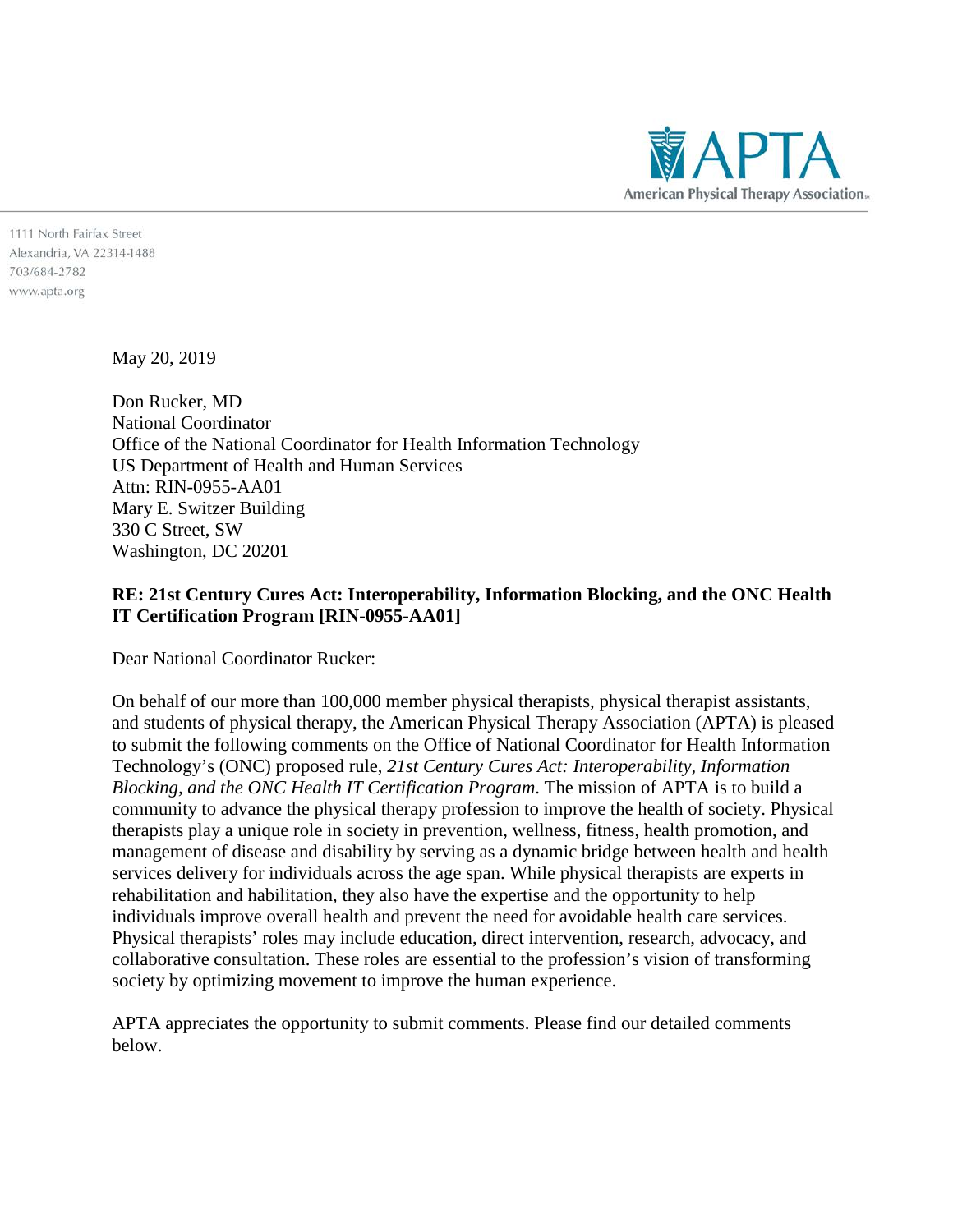### **Introduction**

 $\overline{a}$ 

APTA agrees with and supports the ONC's proposed definition of interoperability with a focus on semantic interoperability that allows access, exchange, and use of electronically accessible data, as well as native data capture that supports the export of standardized data between entities. Integrated technology plays a vital role in a provider's ability to function in a value-based care system. To date, ONC, as well as the Centers for Medicare and Medicaid Services (CMS) have been very exclusive in their development of policies related to electronic health records (EHRs), interoperability, and more, focusing primarily on physicians and hospitals, to the exclusion of physical therapist private practices, postacute care organizations, and other provider types. It is disappointing that "smaller" providers, who do not have the same leverage and market share as health systems and large organized provider groups do, are left out of many policy discussions. We recommend that greater attention be focused on the "end-game," which is better performance by all health care providers and improved health outcomes.

### *Financial and Technical Barriers Preventing Nonphysicians from Adopting Certified EHR Technology*

Physicians and hospitals were afforded EHR incentive funding and multiple stages to adopt EHRs and learn how to successfully exchange patient information using certified electronic health record technology (CEHRT), whereas physical therapists in private practice, other nonphysician health care professionals, and long-term and postacute care facilities were ineligible to participate in the Meaningful Use EHR Incentive Program (now the Promoting Interoperability category within the Merit-based Incentive Payment System, or MIPS) and have received little to no direction, as well as time and resources, to adopt and implement comprehensive, interoperable EHR systems that promote care coordination and improve patient outcomes.

Moreover, while large provider groups/health systems may be on a compatible EHR system, most independent practices use EHRs that are not standardized, making it that much more imperative that these providers, and their specific needs, are front and center in the discussions. In fact, many of these providers use and rely upon on an electronic medical record (EMR), as opposed to an EHR, which has significant differences in capability. As noted by ONC, EMRs are "a digital version of the paper charts in the clinician's office… But the information in EMRs doesn't travel easily out of the practice." Whereas, "EHRs focus on the total health of the patient… EHRs are designed to reach out beyond the health organization that originally collects and compiles the information."[1](#page-1-0) Providers who continue to rely on an EMR face significant financial and administrative barriers that are preventing them (and their vendors) from transitioning from an EMR to even a basic EHR system. Thus, requiring providers who use an EMR, as well as those who have adopted a basic EHR, to upgrade to an EHR system that satisfies the certification criteria and promotes interoperability, without any form of assistance from the federal government, is not only unjust but nearly impossible.

To ensure the future health care system is one that is patient-centric and dedicated to improving care quality and increasing patients' access to their information, all relevant parties

<span id="page-1-0"></span><sup>&</sup>lt;sup>1</sup> ONC Health IT blog. [https://www.healthit.gov/buzz-blog/electronic-health-and-medical-records/emr-vs-ehr](https://www.healthit.gov/buzz-blog/electronic-health-and-medical-records/emr-vs-ehr-difference)[difference.](https://www.healthit.gov/buzz-blog/electronic-health-and-medical-records/emr-vs-ehr-difference) Accessed May 1, 2019.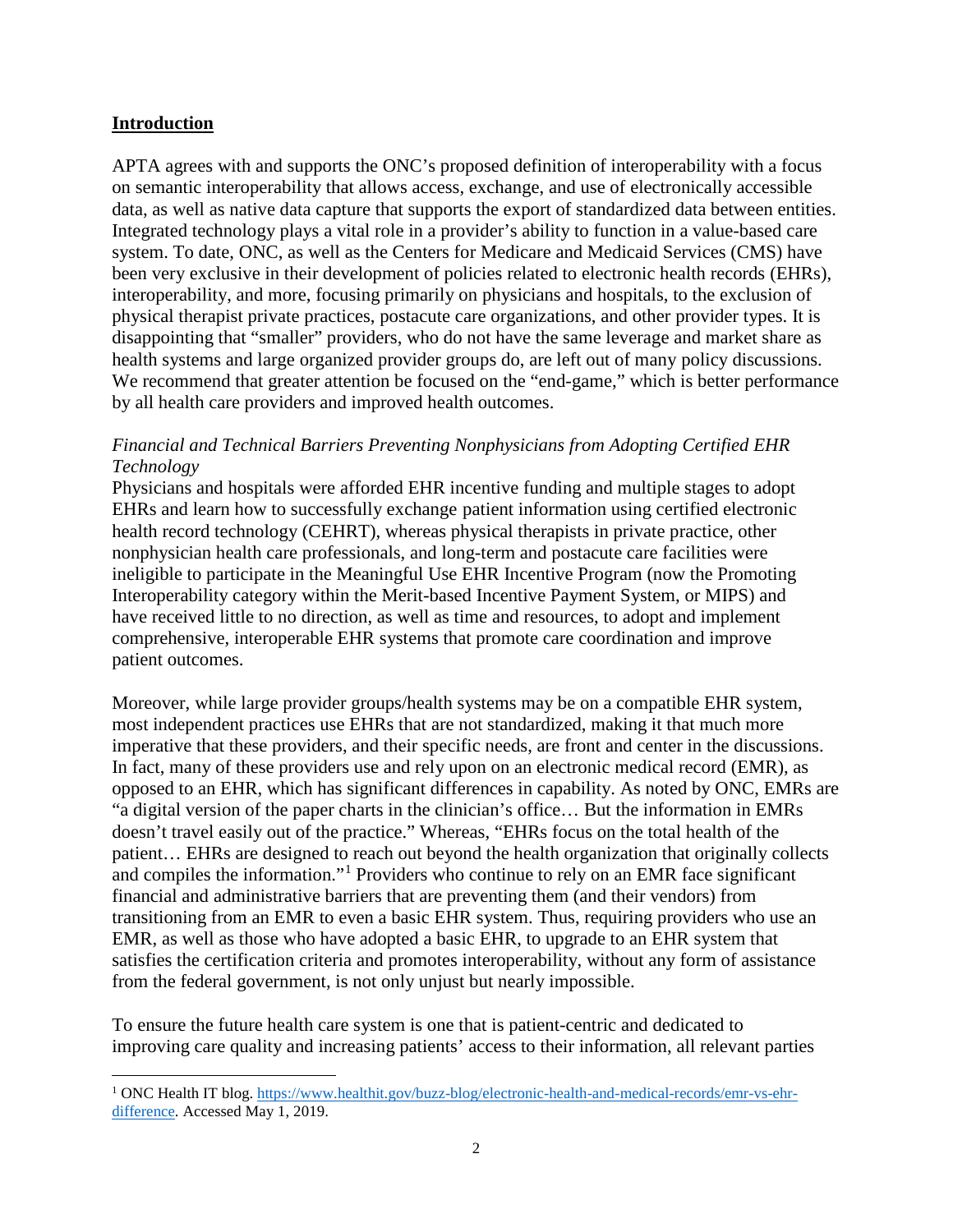across the continuum, need, and deserve, financial and administrative support to help them implement CEHRT and adopt measures that give patients the ability to manage their health information. It is critical that patient information can flow between various sectors of the care continuum, including physicians, hospitals, physical therapists in private practice, postacute care and long-term care providers, and other health care providers.

### *Applicability of Certification Criteria for Nonphysician EHR Vendors*

The ONC certification process has established standards and other criteria for structured data that EHRs must use. However, vendors that develop and offer EHRs for physical therapists and other nonphysician providers do not understand how to satisfy the 2015 Edition Health IT Certification criteria, given that several of the criteria are inapplicable to these health care professionals. For example, while APTA supports the adoption of the US Core Data Interoperability Standard (USCDI), as it would establish a set of data classes and constituent data elements that would be required to be exchanged in support of interoperability nationwide, there are several data elements included in USCDI that are not practical to include in typical physical therapist practice, including: laboratory tests, laboratory values/results, immunizations, and unique device identifiers for a patient's implantable devices. Due to the lack of guidance for these vendors and nonphysician professionals, only a limited number of EHRs have been certified by ONC and encompass the necessary components for the documentation and transmission of information regarding physical therapy services.

As is a common theme throughout our comments, modifying and building upon the existing technological structure to satisfy future CEHRT requirements requires significant financial investment, is time-consuming, and is disruptive to workflow. As such, to better leverage health IT functionality in the short-term, as well as to incentivize physical therapist and other nonphysician provider participation in the Quality Payment Program (QPP) and other valuebased models in the future, we recommend that ONC allow EHRs used by physical therapists and nonphysician providers to become certified by satisfying a subset of the certification criteria adopted by the US Department of Health and Human Services (HHS) Secretary in 45 CFR 170.315, unless and until ONC releases other guidance.

Alternatively, APTA encourages ONC to consider modifying the requirements of the 2015 Edition Health IT Certification Criteria for nonphysician EHR vendors. APTA has reviewed the CEHRT categories and identified criteria that may not apply to physical therapist practice:

| <b>CEHRT</b> Category     | <b>CEHRT</b> Criteria                                     |
|---------------------------|-----------------------------------------------------------|
| <b>Clinical Processes</b> | • Computerized provider order entry                       |
|                           | (CPOE) medications ( <i>prescribing</i> )                 |
|                           | • CPOE laboratory                                         |
|                           | • Drug-drug, drug allergy interaction<br>checks for CPOE  |
|                           | • Drug-formulary and preferred drug list<br>checks (CPOE) |
|                           | Implantable device list<br>$\bullet$                      |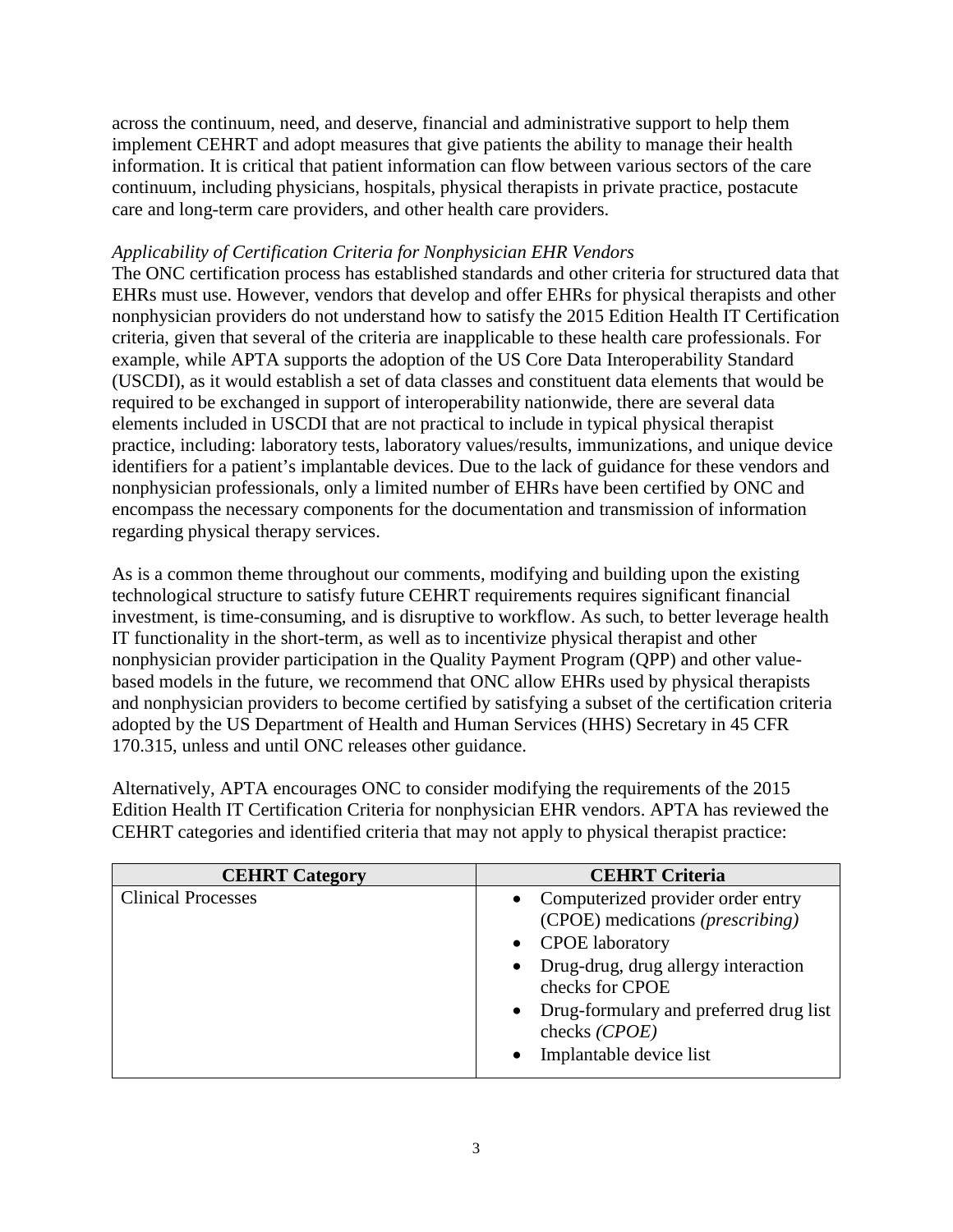| <b>Care Coordination</b>                                      | Electronic prescribing* (for<br>medications)                                                                                                                                                                                                                                                                                                                                                                                                                                                                                                                              |
|---------------------------------------------------------------|---------------------------------------------------------------------------------------------------------------------------------------------------------------------------------------------------------------------------------------------------------------------------------------------------------------------------------------------------------------------------------------------------------------------------------------------------------------------------------------------------------------------------------------------------------------------------|
| Public Health                                                 | Transmission to immunization<br>registries<br>Transmission to public health<br>$\bullet$<br>agencies—syndromic surveillance<br>Transmission to public health<br>$\bullet$<br>agencies—reportable laboratory tests<br>and values/results<br>Transmission to cancer registries<br>$\bullet$<br>Transmission to public health agencies<br>$\bullet$<br>- electronic case reporting<br>Transmission to public health agencies<br>$\bullet$<br>- antimicrobial use and resistance<br>reporting<br>Transmission to public health agencies<br>$\bullet$<br>- health care surveys |
| *Electronic prescribing may be utilized for referrals and DME |                                                                                                                                                                                                                                                                                                                                                                                                                                                                                                                                                                           |

While recognizing that some certification criteria are not applicable to physical therapists, it is critical that technology used by physical therapists affords them the ability to receive a medication list. EHR technology must allow physical therapists to receive data from multiple encounters that include the dosage, frequency, and administration of the medicines, as well as potential drug interactions. The physical therapist also must be able to document patient comments related to medication use. Additionally, it is important that physical therapists have technology that enables them to access laboratory and diagnostic imaging values and results, as well as record, change, and access diagnostic imaging orders.

*Unintended Consequences of Excluding Rehabilitation Providers from Meaningful Use* APTA supports rehabilitation providers being able to fully participate in QPP – both MIPS and Advanced Alternative Payment Models (APMs). However, CEHRT requirements are designed for prescribing professionals and do not capture tasks performed by nonphysician professionals using different types of EHRs (or EMRs). Consequently, barring any regulatory or policy changes to address the numerous technical and financial barriers associated with adopting and using CEHRT, physical therapists will be unable to meet the definition of CEHRT required for purposes of the Advanced APM minimum CEHRT use threshold. Further, without any guidance on how physical therapy EHR vendors may certify their rehabilitation-specific products, the ability of the physical therapy profession to succeed in future value-based care models is impeded.

The repercussions associated with excluding physical therapists from Meaningful Use, leaving them without guidance (or funding) to adopt CEHRT, are mounting. For example, now that physical therapists are included in MIPS, but lack CEHRT, physicians are less inclined to refer patients to physical therapists. Under MIPS, physicians are being scored on the Promoting Interoperability category transition measure, which requires that the referring provider use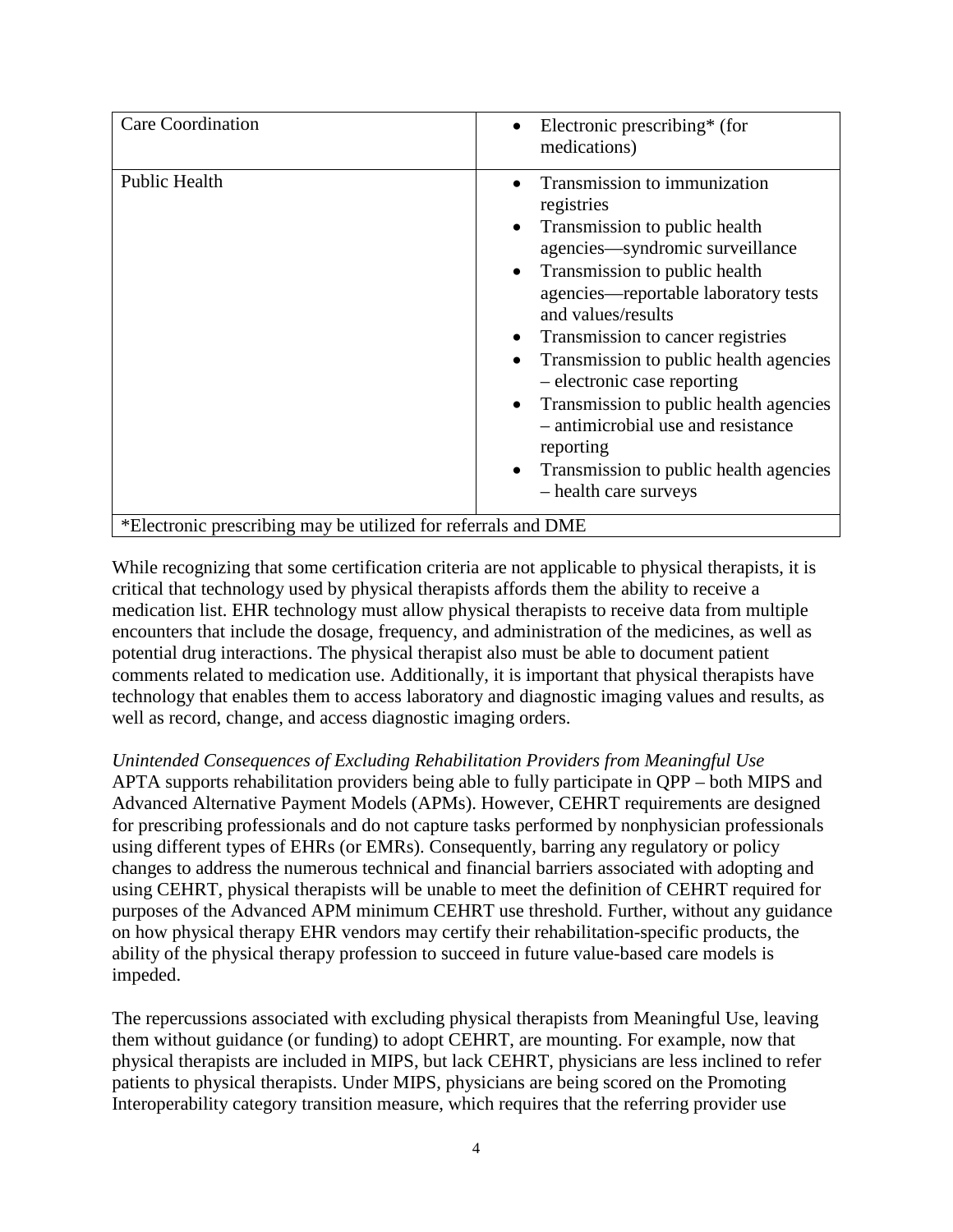CEHRT to create a summary-of-care record and electronically transmit it to a receiving health care provider. However, physical therapy EHRs are not equipped to receive such information, thus requiring the physician to fax the referral, which the physician prefers not to do, as such practice detracts from their scoring under the Promoting Interoperability category. Physicians and other MIPS-eligible providers expect other eligible providers to have CEHRT and be participating in all 4 categories; however, the newly eligible MIPS providers, including physical therapists, do not presently have the capability to participate in the Promoting Interoperability category.

CMS has acknowledged that most nonphysician providers do not have CEHRT; as such, CMS is reweighting the Promoting Interoperability category for physical therapists and other newly eligible MIPS providers in 2019. However, CMS states in the 2019 Medicare Physician Fee Schedule Final rule that its "intention is not to continue the proposed policy in perpetuity."<sup>[2](#page-4-0)</sup> CMS believes "that for increased interoperability and health information exchange it is important for all types of MIPS eligible clinicians to use CEHRT." CMS further states it intends to adopt measures for the Promoting Interoperability performance category that are available and applicable to all types of MIPS eligible clinicians.<sup>[3](#page-4-1)</sup> Moreover, the Medicare Access and CHIP Reauthorization Act of 2015 mandates that APM Entities participating in Advanced APMs must require eligible clinicians to use CEHRT. In 2019, to participate in a Medicare Advanced APM, each APM entity must require at least 75% of eligible clinicians to use CEHRT to document and communicate clinical care with patients and other health care professionals. In 2020, this threshold will increase to 100%. As of January 1, 2020, CMS requires that to qualify as an Other-Payer Advanced APM, 75% of eligible clinicians participating in the other payer arrangement must use CEHRT. This threshold will increase to 100% in future years.

Over the last several years, APTA has reiterated the concerns outlined above in numerous comment letters and in meetings with ONC and CMS staff, with little to no response. Within the 2019 Physician Fee Schedule Final Rule, however, CMS responded to our concerns, stating, "the Advanced APM minimum CEHRT use threshold applies to APMs and the requirements they impose on participating APM Entities, not to the individual APM Entities participating in APMs…"the Advanced APM minimum CEHRT use threshold does not mean that all eligible clinicians in each participating APM Entity are required to use CEHRT, and that the methods used in the Advanced APM to ascertain whether the required percentage of CEHRT use is met may be unique to each APM. This means there can be a percentage of eligible clinicians participating in an APM Entity who are not using CEHRT and the APM Entity will still follow the APM's terms and conditions. Understanding this may have a greater effect on non-physician or non-prescribing eligible clinicians, moving forward, we will monitor this issue for new APMs and will consider possible solutions to facilitate participation in Advanced APMs by nonphysician or non-prescribing eligible clinicians that may not use CEHRT due to lack of certified systems for that specific specialty."<sup>[4](#page-4-2)</sup>

<span id="page-4-0"></span> <sup>2</sup> CY 2019 Physician Fee Schedule Final Rule. [https://www.govinfo.gov/content/pkg/FR-2018-11-23/pdf/2018-](https://www.govinfo.gov/content/pkg/FR-2018-11-23/pdf/2018-24170.pdf) [24170.pdf.](https://www.govinfo.gov/content/pkg/FR-2018-11-23/pdf/2018-24170.pdf) Accessed March 8, 2019.

<span id="page-4-1"></span><sup>&</sup>lt;sup>3</sup> CY 2019 Physician Fee Schedule Final Rule. [https://www.govinfo.gov/content/pkg/FR-2018-11-23/pdf/2018-](https://www.govinfo.gov/content/pkg/FR-2018-11-23/pdf/2018-24170.pdf)24170.pdf. Accessed March 8, 2019.

<span id="page-4-2"></span><sup>&</sup>lt;sup>4</sup> CMS 2019 Medicare Physician Fee Schedule. [https://www.federalregister.gov/documents/2018/11/23/2018-](https://www.federalregister.gov/documents/2018/11/23/2018-24170/medicare-program-revisions-to-payment-policies-under-the-physician-fee-schedule-and-other-revisions) [24170/medicare-program-revisions-to-payment-policies-under-the-physician-fee-schedule-and-other-revisions.](https://www.federalregister.gov/documents/2018/11/23/2018-24170/medicare-program-revisions-to-payment-policies-under-the-physician-fee-schedule-and-other-revisions)  Accessed May 7, 2019.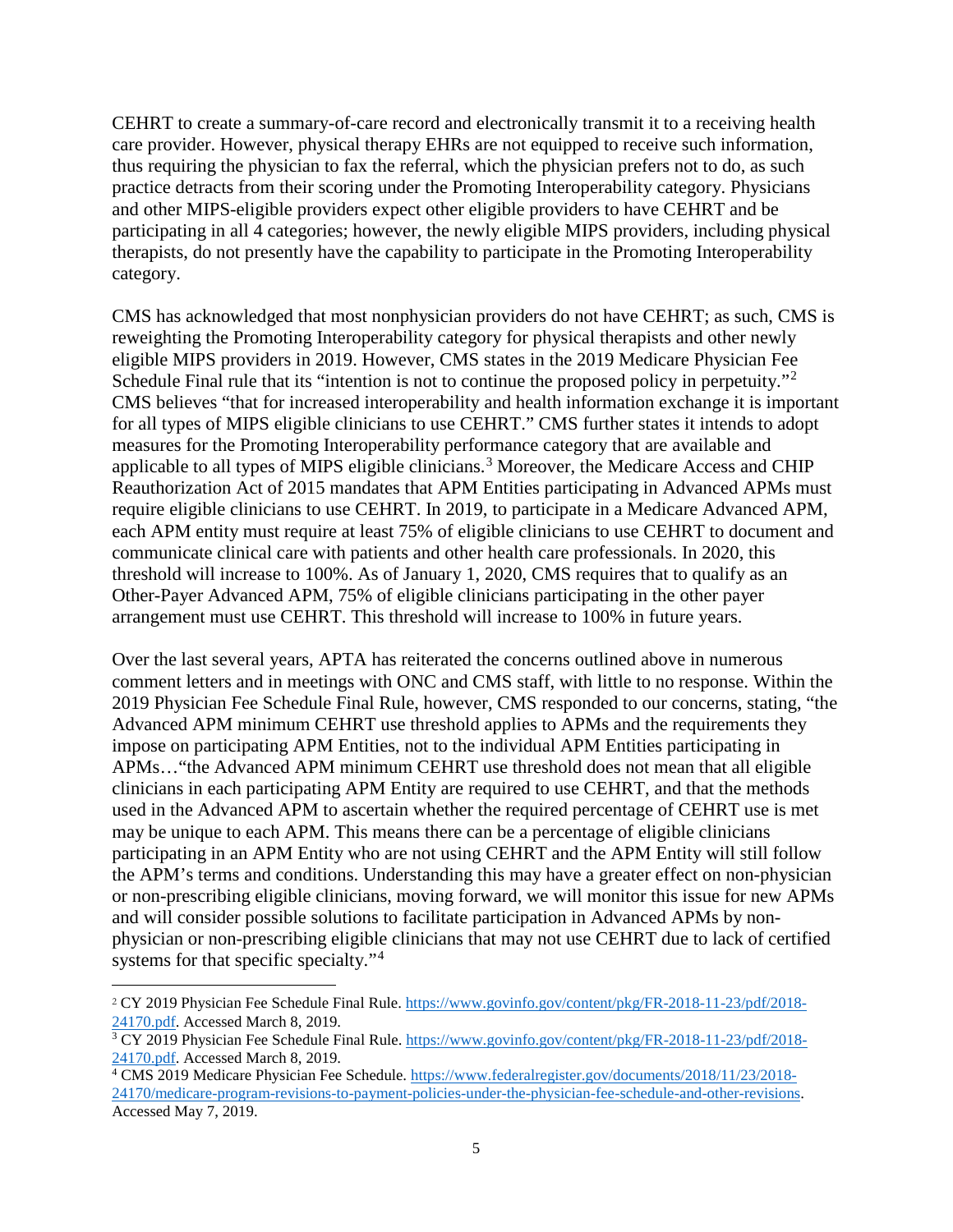We appreciate that CMS has begun to acknowledge these serious concerns, but action on the part of ONC and CMS is required. To move to a more standardized and interoperable environment, facilitate nonphysicians' participation in MIPS and Advanced APMs in the future, and promote increased interoperability and care coordination, it is critical that ONC work with CMS to: 1) develop guidance for nonphysicians and their EHR vendors on how to adopt and implement CEHRT; and 2) offer financial and administrative assistance to help providers adopt this new technology. Moreover, to ensure that the CEHRT adoption process is equitable and fair for all parties, we recommend that ONC set a date by which it expects all EHRs to comply with certification criteria. To that end, we request that ONC allow EHR vendors and health care providers a transition period of 3-5 years to develop, adopt, and integrate certified products. We also recommend that ONC work with CMS to educate providers on the certification process in a manner that clearly conveys what providers need to know, what they need to do now and in future years, and the anticipated costs associated with adopting and implementing certified technology.

#### *International Classification of Functioning, Disability, and Health*

APTA recommends that ONC recognize the need to adopt classification of health and healthrelated domains within CEHRT, specifically International Classification of Functioning, Disability, and Health (ICF). ICF was officially endorsed by all 191 WHO member states in the 54th World Health Assembly in 2001 as the international standard to describe and measure health and disability. The ICF is operationalized through the WHO Disability Assessment Schedule (WHODAS  $2.0$ ).<sup>[5](#page-5-0)</sup> It describes health and health-related domains using standard language; it is used by physical therapists, among other rehabilitation professionals, and promotes the delivery of coordinated, collaborative care. Different approaches and technical solutions exist for integrating the ICF in EHRs, such as combining the ICF with other existing standards for EHRs or selecting ICF codes with natural language processing.<sup>[6](#page-5-1)</sup> Adopting ICF terminology within EHR systems could advance data sharing and reuse by EHRs and advance the practice of physical therapy and research. Moreover, this would allow physical therapists to contribute their unique clinical perspective to other health care providers in a more meaningful fashion.<sup>[7](#page-5-2)</sup>

Again, APTA strongly recommends that ONC include the use of ICF as the documentation terminology to represent patient problems in future editions of certified EHR technology. The Systematized Nomenclature of Medicine – Clinical Terms (SNOMED CT) and LOINC taxonomy are insufficient to describe patient problems as it relates to mobility, activities and participation, and associated environmental factors. In short, SNOMED CT does not accurately represent physical therapist practice. Additionally, LOINC terms currently are a broader grouping of ICF terms. Incorporating ICF into CEHRT will help to facilitate communication between health care providers as well as better enable physical therapists and

 $\overline{a}$ 

<span id="page-5-0"></span><sup>5</sup> International Classification of functioning, Disability and Health. [http://www.who.int/classifications/icf/en/.](http://www.who.int/classifications/icf/en/)  Accessed May 1, 2019.

<span id="page-5-1"></span><sup>6</sup> Martiz R, Aronsky D, Prodinger B. The International Classification of Functioning, Disability and Health (ICF) in Electronic Health Records. A systematic literature review. *Appl Clin Inform*.

<span id="page-5-2"></span>https://www.ncbi.nlm.nih.gov/pubmed/28933506. Accessed April 1, 2019.<br><sup>7</sup> Vreeman, DJ, Richoz, C. Possibilities and implications of using the ICF and other vocabulary standards in electronic health records. *Physiother Res Int*. [https://www.ncbi.nlm.nih.gov/pubmed/23897840.](https://www.ncbi.nlm.nih.gov/pubmed/23897840) Accessed May 1, 2019.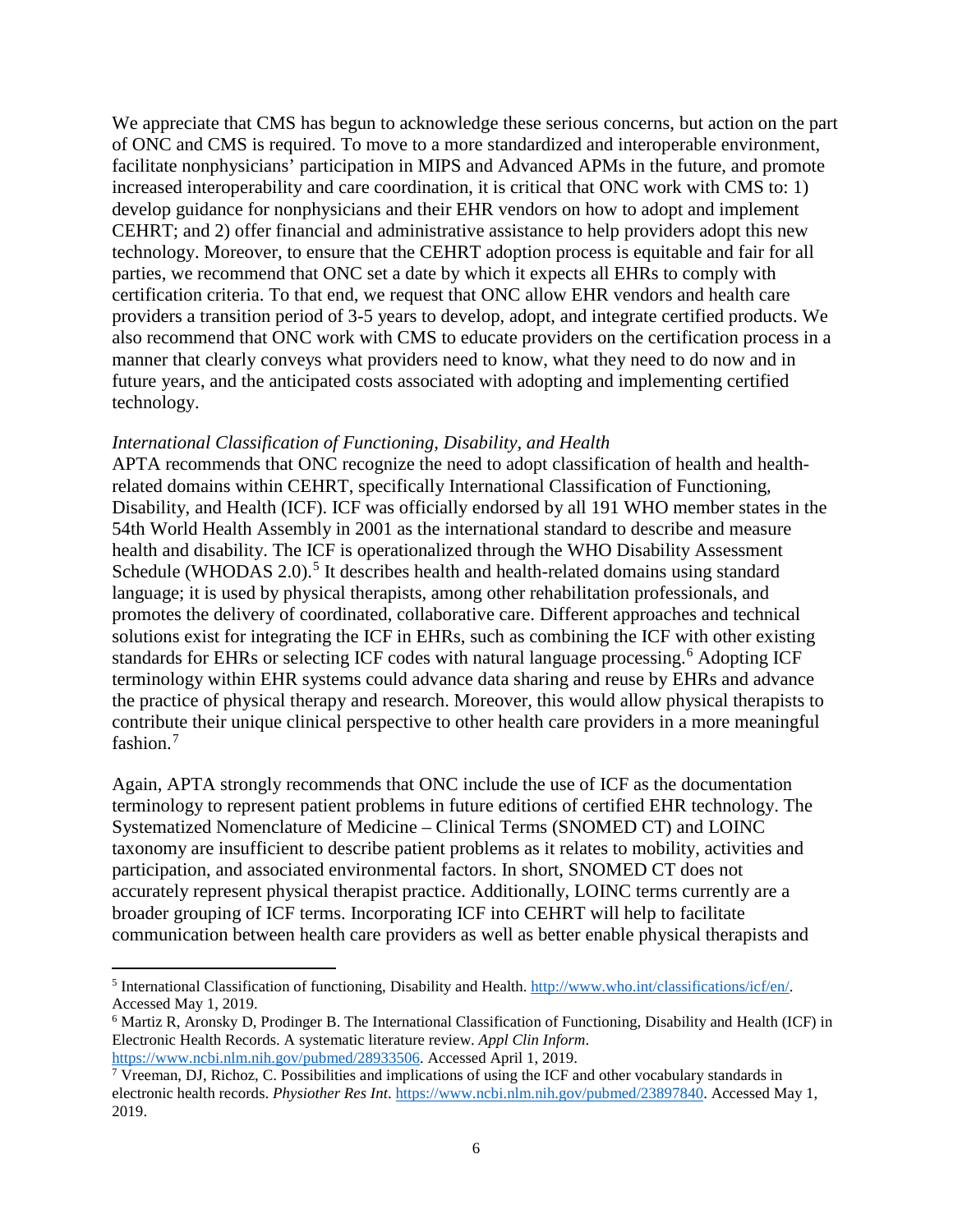other rehabilitation professionals to better describe an individual's health, function, and disability.

# *Implementation Timeline*

APTA has serious concerns that the implementation timeline within the ONC rule may be untenable. ONC will need to ensure that health IT developers and other entities can comply with the standards, and that additional time (and resources) is afforded to health care providers to adopt and integrate this new technology into their practice. It is imperative that ONC offer financial assistance to providers, including physical therapists, who did not receive financial incentives to adopt and demonstrate meaningful use of CEHRT and whose salary is much lower than that of providers included in the Medicare EHR Incentive Program. For example, according to the Bureau of Labor Statistics Occupational Outlook Handbook, a physical therapist's median pay in 2017 was \$86,850 per year, compared with \$208,500 for physicians and surgeons and \$15[8](#page-6-0),120 for dentists.<sup>8</sup> Before mandating the use of CEHRT for physical therapists in private practice and other nonphysician providers, we recommend that ONC and CMS afford nonphysician providers, including physical therapists in private practice, ample opportunity to develop and adopt certified technology.

# *Greater Consideration for Providers Across Care Continuum*

APTA strongly urges ONC to expand the scope and focus of its work and prioritize the implementation and dissemination of semantically interoperable, standards-based health IT systems that can be used by nonphysician providers, including physical therapists in private practice, and long-term and postacute care facilities, as well as by physicians, hospitals, and other health care providers. Seamless, effective, and secure information exchange practices enabled by such standards-based systems will improve health outcomes and enhance efficiency. To support a more standardized and interoperable environment, we recommend that: 1) ONC modify the 2015 Edition Health IT Certification Criteria for physical therapy and other nonphysician EHR vendors; 2) prior to finalizing the modified certification criteria, ONC collaborate with broad multi-stakeholder groups on the development and implementation of modified health IT certification criteria to better understand how to incentivize adoption of health IT that can generate and exchange standardized data and supporting documentation; and 3) ONC provide financial and administrative implementation assistance for physical therapists in private practice, postacute care providers, and other provider types during this transition.

Please find below our more detailed comments and recommendations on the proposed rule.

# **Proposed Deregulatory Actions**

# **Removal of Certain ONC Health IT Certification Program Requirements**

APTA supports ONC's proposed deregulatory actions.

#### *Limitations Disclosures*

APTA supports ONC's proposal to add as a complementary Condition of Certification that developers would be prohibited from taking any action that could interfere with a user's ability

<span id="page-6-0"></span> $\overline{a}$ <sup>8</sup> BLS Occupational Outlook Handbook. [https://www.bls.gov/ooh/.](https://www.bls.gov/ooh/) Accessed March 28, 2019.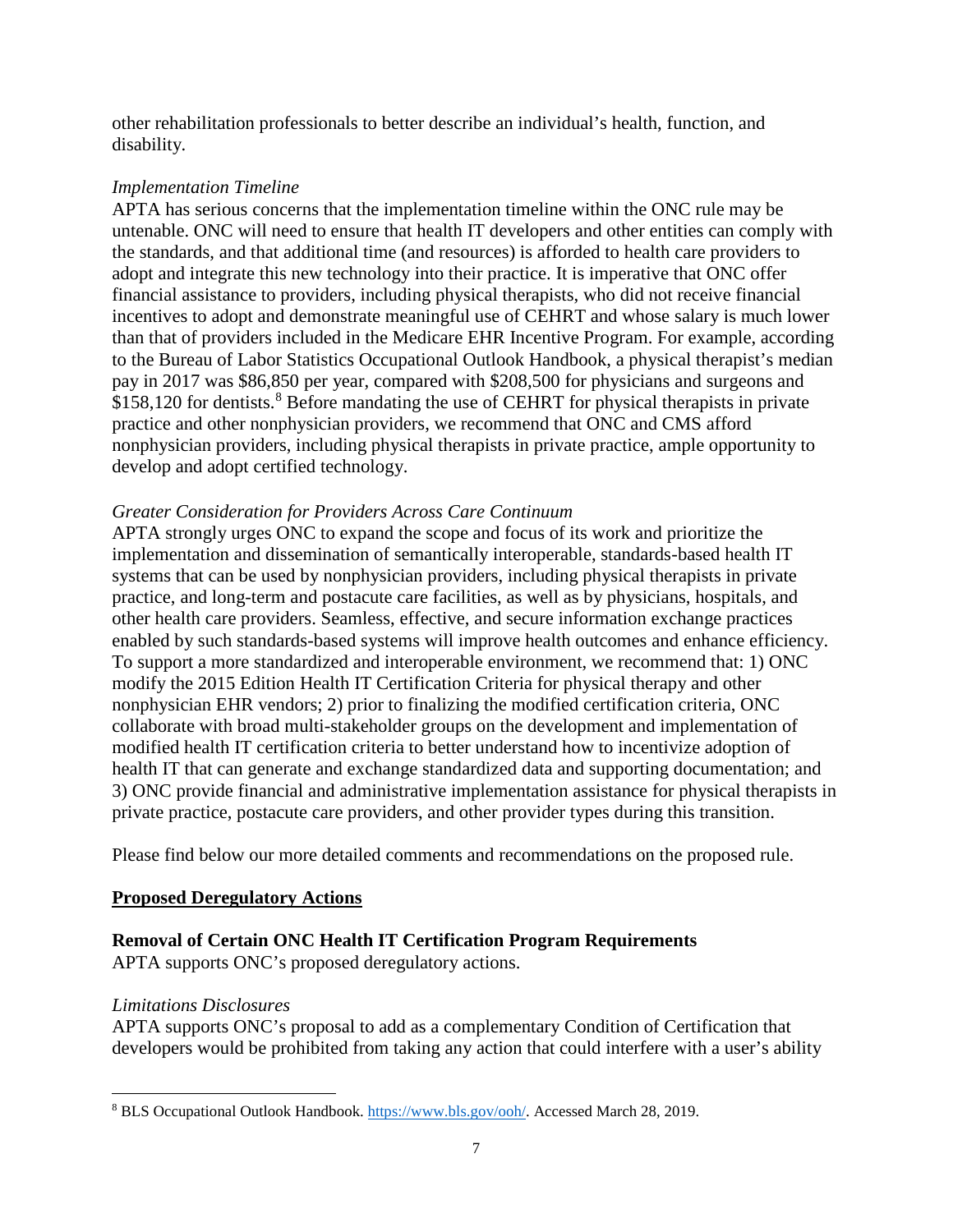to access or use certified capabilities for any purpose within the scope of the technology's certification.

# **Updates to 2015 Certification Criteria**

# **Standards and Implementation Specifications**

APTA supports ONC's proposal to remove the Common Clinical Data Set (CCDS) definition and effectively replace it with USCDI, Version  $1(v1)$ .

# **Revised and New 2015 Certification Criteria**

### *USCDI*

APTA supports ONC's proposal to remove the CCDS and replace it with USCDI. APTA also supports the replacement of applicable data elements within the USCDI with natively interoperable data elements developed and vetted through a standards development organization (SDO) such as HL7. This consensus-based approach encompasses real-world use cases while the balloting process invites critique and input from a varied pool of stakeholders.

As ONC is aware, in 2017 APTA launched the [Physical Therapy Outcomes Registry,](http://www.ptoutcomes.com/home.aspx) which captures relevant data from EHRs and billing information, and can transform this data into meaningful, intuitive, and actionable feedback for providers on the frontline of patient care. The combination of clinical and quality measurement expertise is essential to ensure that professional registries can be facile and evolve over time with practice. That same expertise is also required to create and maintain clinical practice guidelines and corresponding quality measures for the patient populations served by clinician specialties.

APTA's registry team worked on the "Improving Healthcare Data Interoperability" project sponsored by The Pew Charitable Trusts. $\frac{5}{9}$  $\frac{5}{9}$  $\frac{5}{9}$  The objective of the project was to position registries as "interoperability ready" at the database/physical level. Clinical concepts were abstracted from the data collection forms and data model representations provided by 38 registries, and the common clinical concepts found across multiple registries were identified for further analysis. Concordance of these common concepts was evaluated across registries, with the USCDI.

In conjunction with the HL7 Clinical Interoperability Council's Common Clinical Registry Framework (CCRF), a project within the HL7 Clinical Interoperability Council dedicated to advancing efforts to achieve standardization and interoperability between clinical registry operators, we recommend that ONC consider the collective focus, impact, and shared objectives that clinical registries have concerning the CCDS with USCDI and the Proposed Expansion Process. Through a collaborative public consensus process using data collected from registry case report forms, data dictionaries, and the existing USCDI, we have identified and defined key data elements that are universal across clinical registries to create common data elements. Ultimately, these data elements will be balloted through HL7, mapped to existing terminology standards (such as SNOMED Clinical Terms), and incorporated into the HL7 Fast Healthcare Interoperability Resources (FHIR) standard.

<span id="page-7-0"></span> $\overline{a}$ <sup>9</sup> The final report, recommendations and work products are available at http://dcri.org/registry-data-standards/. Accessed April 15, 2019.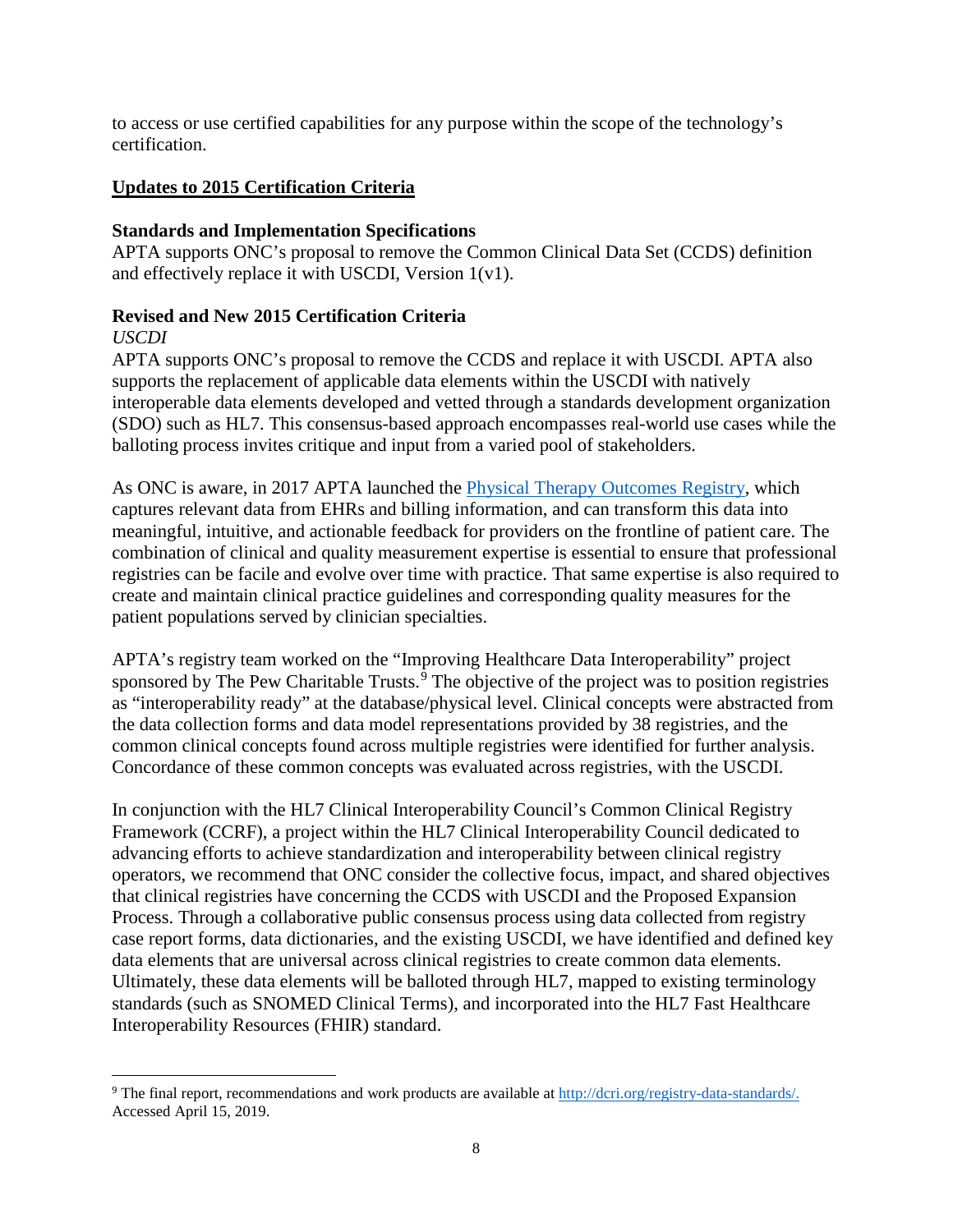We are encouraged by ONC's dedication to standardization and alignment as demonstrated in the Draft USCDI Version 1 dataset rule. While it is understood that ONC has moved forward with the use of the 2015 Edition CCDS as set out in the 2015 Edition Health IT Certification Criteria final rule, we have identified several inconsistencies within the CCDS and offer our recommendation to assist in harmonization of data classes to create a more comprehensively useable data set:

#### Recommendation Related to *Smoking*

APTA supports the use of Smoking Status/Tobacco Use as a proof of concept for the consensusdriven process. Requiring health IT developers to abide by this core data set will promote efforts to expand interoperability. Through the ["Improving Healthcare Data Interoperability"](https://dcri.org/registry-data-standards/) work, completed by the Duke Clinical Research Institute and PCPI, data elements from 38 registries were requested to create a harmonized, natively interoperable data set that includes existing ontology and FHIR reference bindings. Specifically, in this work, the "Tobacco Use" data element use case was highlighted. This was originally derived from the "Smoking Status" data element within the USCDI. This data element has been rigorously reviewed by subject matter experts within clinical, public health, and informatics realms and harmonized with existing quality measurement value sets.

To that end, we wish to bring to your attention the data class "Representing Patient Tobacco Use" (Smoking Status). After collection of data from 11 different registries regarding tobaccorelated questions, it was determined that the term "Smoking Status" does not accurately capture the clinical information needed to classify Tobacco Use. The current value set for "Smoking Status" is not well structured, nor is it clinically relevant. Existing science has been organized around tobacco use. Smoking and the correlation between number of cigarettes smoked over duration (defined as pack-years) is well documented in medical literature and therefore should support any definition. Other tobacco use, such as smokeless tobacco and pipe smoking, has been correlated with an increased incidence of oral cancer, limiting its usefulness in determining outcomes related to tobacco use and abuse. Current electronic clinical quality measures (eCQMs) stewarded by PCPI articulate this concept as "Tobacco User" and the converse "Tobacco Nonuser" with an intentionally robust value set intended to quantify the spectrum of tobacco use and abuse. The concepts set forth are harmonious with existing eCQMs and adequately capture clinically relevant data regarding tobacco use. Therefore, we recommend that ONC deprecate the data class "Smoking Status" in favor of the clinically accurate concept of "Tobacco Use" as discussed in the description below.

#### Use Case: Tobacco Use

The use case for Tobacco Use demonstrates how information would clinically be asked of a patient, captured in a documentation system, and sent to registries. It is assumed that this process does not involve manual chart abstraction. This example is intentionally both granular and parsimonious, including only detailed questions regarding cigarette use/abuse, rather than comprehensive questions about secondhand smoke or other tobacco nicotine use/abuse. Data collected in this manner can be combined to derive other commonly asked questions regarding tobacco use. To reduce data collection burden, additional detail should be justified by need; specifically, there should be a scientific or clinical rationale behind data collected.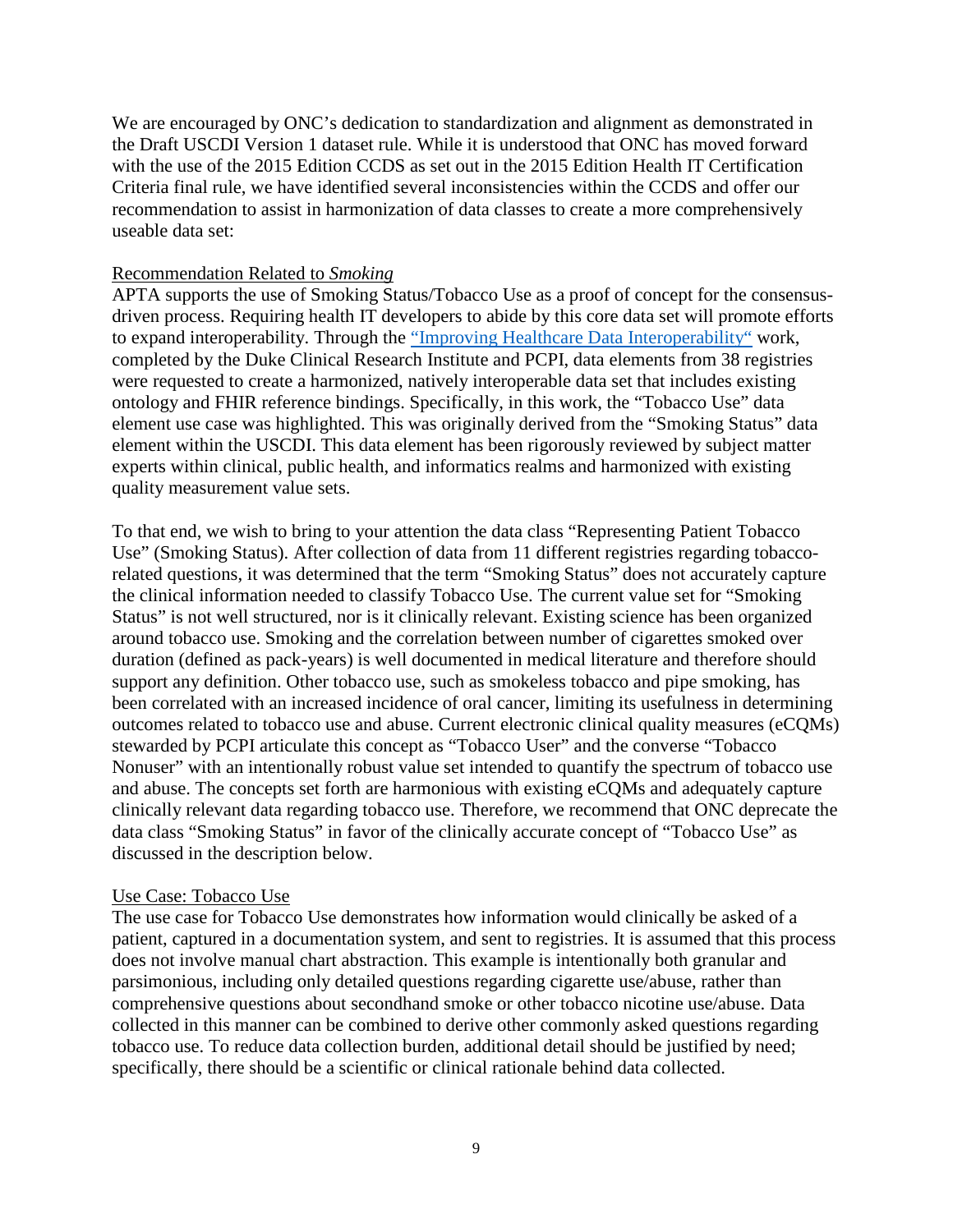### *USCDI 2015 Edition Certification Criteria*

As discussed in further detail below, due to APTA's efforts to develop and grow its Physical Therapy Outcomes Registry, we now recognize that the clear majority of rehabilitation-specific EHRs are not certified. Further, although many vendors have 2015 Edition compliant products on the market, they do not certify rehabilitation-focused products. We strongly urge ONC to consider this and address the health IT needs of nonphysician providers, including physical therapists, as the agency drafts the final rule.

APTA also recommends that ONC clarify in final rulemaking the timeline by which a health IT developer must comply with the new Condition and Maintenance of Certification requirements after there is a change in ownership, merger or acquisition, or consolidation.

#### **USCDI Standard - Data Classes Included**

#### *Pediatric Vital Signs*

In 2005, the US Preventive Services Task Force (USPSTF) found adequate evidence that body mass index (BMI) is an acceptable measure for identifying children and adolescents with excess weight. Later, in 2013, USPSTF issued a final recommendation that clinicians screen for obesity in children and adolescents 6 years and older and offer or refer them to comprehensive, intensive behavioral interventions to promote improvements in weight status.<sup>[10](#page-9-0)</sup> Given that 39.8% of US adults and 18.5% of children and adolescents are obese, there is a significant need to screen children and adolescents who are at risk for obesity.<sup>[11](#page-9-1)</sup> Therefore, in addition to pediatric vital signs, APTA recommends that ONC add BMI and related health risks in children to the USCDI.

#### *Clinical Notes*

Although APTA supports ONC's proposal to include a new data class titled Clinical Notes, we encourage the agency to ensure that these clinical notes are standardized across all health care professionals. For example, the care plan should be consistent across professionals, recognizing that the tests and measurements being performed and data collected will vary by provider type and specialty; clinical notes also should follow LOINC standards. Further, we recommend ONC add data elements that support functional ability.

#### *Provenance*

 $\ddot{\phantom{a}}$ 

APTA supports the delineation of the Provenance data class into three data elements. The data provenance elements could be helpful to registries in validating the origination of data they receive.

<span id="page-9-0"></span><sup>&</sup>lt;sup>10</sup> USPSTF Recommendation Statement.

[https://www.uspreventiveservicestaskforce.org/Page/Document/RecommendationStatementFinal/obesity-in](https://www.uspreventiveservicestaskforce.org/Page/Document/RecommendationStatementFinal/obesity-in-children-and-adolescents-screening)[children-and-adolescents-screening.](https://www.uspreventiveservicestaskforce.org/Page/Document/RecommendationStatementFinal/obesity-in-children-and-adolescents-screening) Accessed April 19, 2019.

<span id="page-9-1"></span><sup>&</sup>lt;sup>11</sup> Centers for Disease Control and Prevention.<https://www.cdc.gov/obesity/data/adult.html> and [https://www.cdc.gov/obesity/data/childhood.html.](https://www.cdc.gov/obesity/data/childhood.html) Accessed April 19, 2019.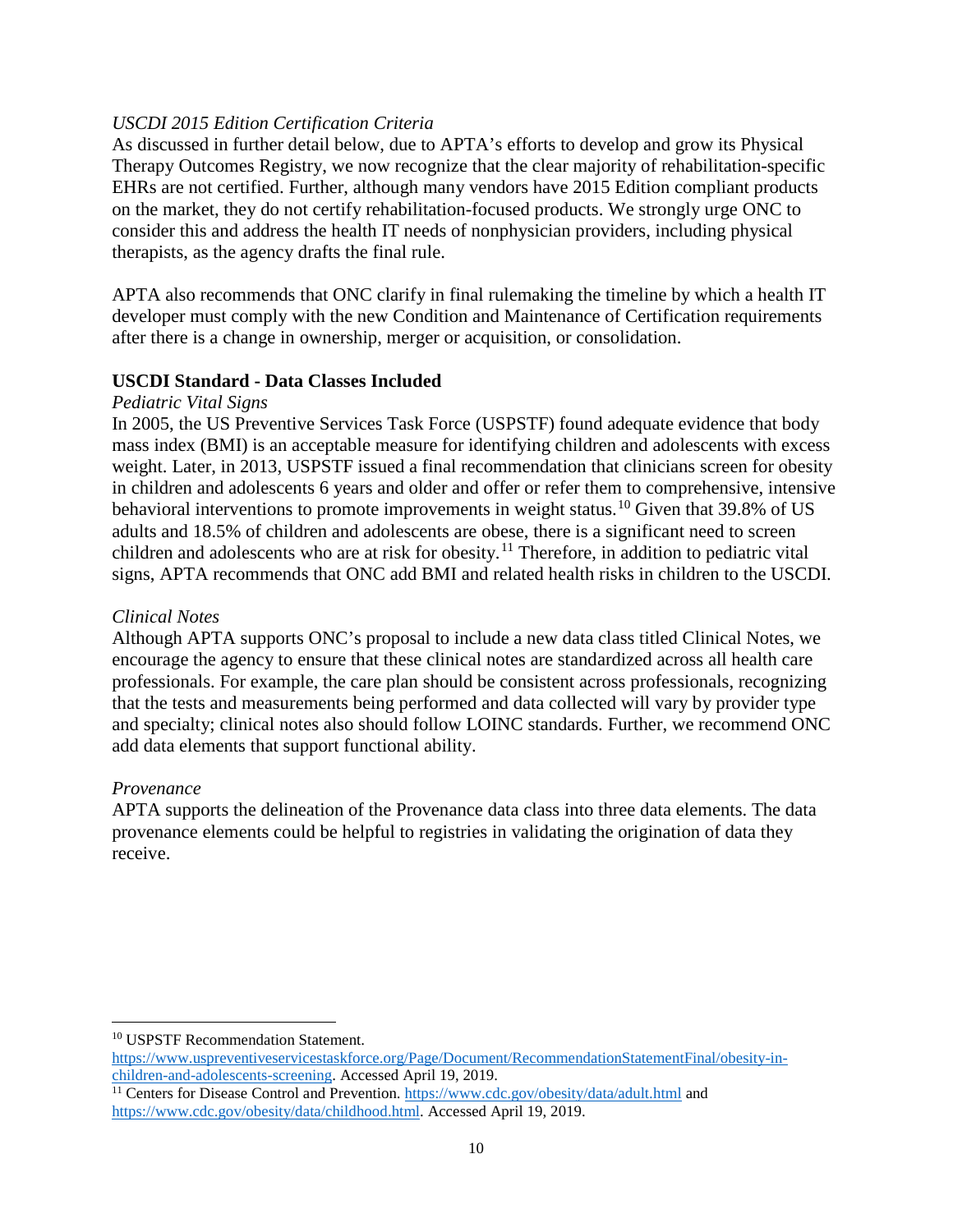### **USCDI Standard – Relationship to Content Exchange Standards and Implementation Specifications**

#### *Clinical Notes C-CDA Implementation Specification*

APTA supports ONC's proposal to adopt the HL7 C-CDA Templates for Clinical Notes R1 Companion Guide. We appreciate that ONC intends to begin with a baseline, and there is a level of standardization that is even at the line item level, and then just free text.

### **Electronic Prescribing Standard and Certification Criterion**

While APTA supports ONC's efforts to revise the 2015 Edition Certification Criteria and harmonize with relevant CMS program timelines, we strongly urge ONC to acknowledge that rehabilitation-specific EHRs do not include any of the electronic prescribing criterion. Moreover, while we appreciate ONC's proposals regarding voluntary certification, we expect that most providers will not comply with certification until required to do so. Because nonphysician providers have not been required to adopt CEHRT, there has been little drive for adoption on the part of the EHR vendors and/or the providers. Unless and until ONC puts forth certification guidance for vendors who develop rehabilitation-specific EHRs and makes adoption mandatory, providers will not require vendors to incorporate such criteria, and vendors will do nothing.

Further, although many EHR vendors have 2015 Edition compliant products on the market, vendors do not include the same certification modules within their rehabilitation-specific products for numerous reasons:

- It is unclear how rehabilitation-specific products can comply with the certification criteria, due to the number of criteria that are inapplicable to rehabilitation providers;
- Even if guidance existed, there is a significant cost associated with developing specialty products that satisfy the certification criteria;
- ONC and CMS are not pressuring these vendors to develop certified products for rehabilitation providers; and
- Rehabilitation providers were not included within Meaningful Use and are not currently required to participate in the Promoting Interoperability category within MIPS; as such, these providers are not mandating their EHR vendors to develop such products.

APTA requests ONC discuss in final rulemaking how it intends to address the lack of certified products for rehabilitation providers and compel EHR vendors (that have 2015 Edition compliant products on the market) to include the certification modules within their rehabilitation-specific products in the future.

# **Clinical Quality Measures – Report Criterion**

APTA supports ONC's proposal to remove HL7 QRDA standard requirements from the 2015 Edition CQMs – report criterion in  $\S170.315(c)(3)$  but require that health IT certified to the criterion support the CMS QRDA IGs. We agree this would reduce burden on health IT developers and indirectly on health care providers as they would no longer have to, in practice, develop (health IT developers) and support (both developers and providers) two forms of the QRDA standard (i.e., the HL7 and CMS forms).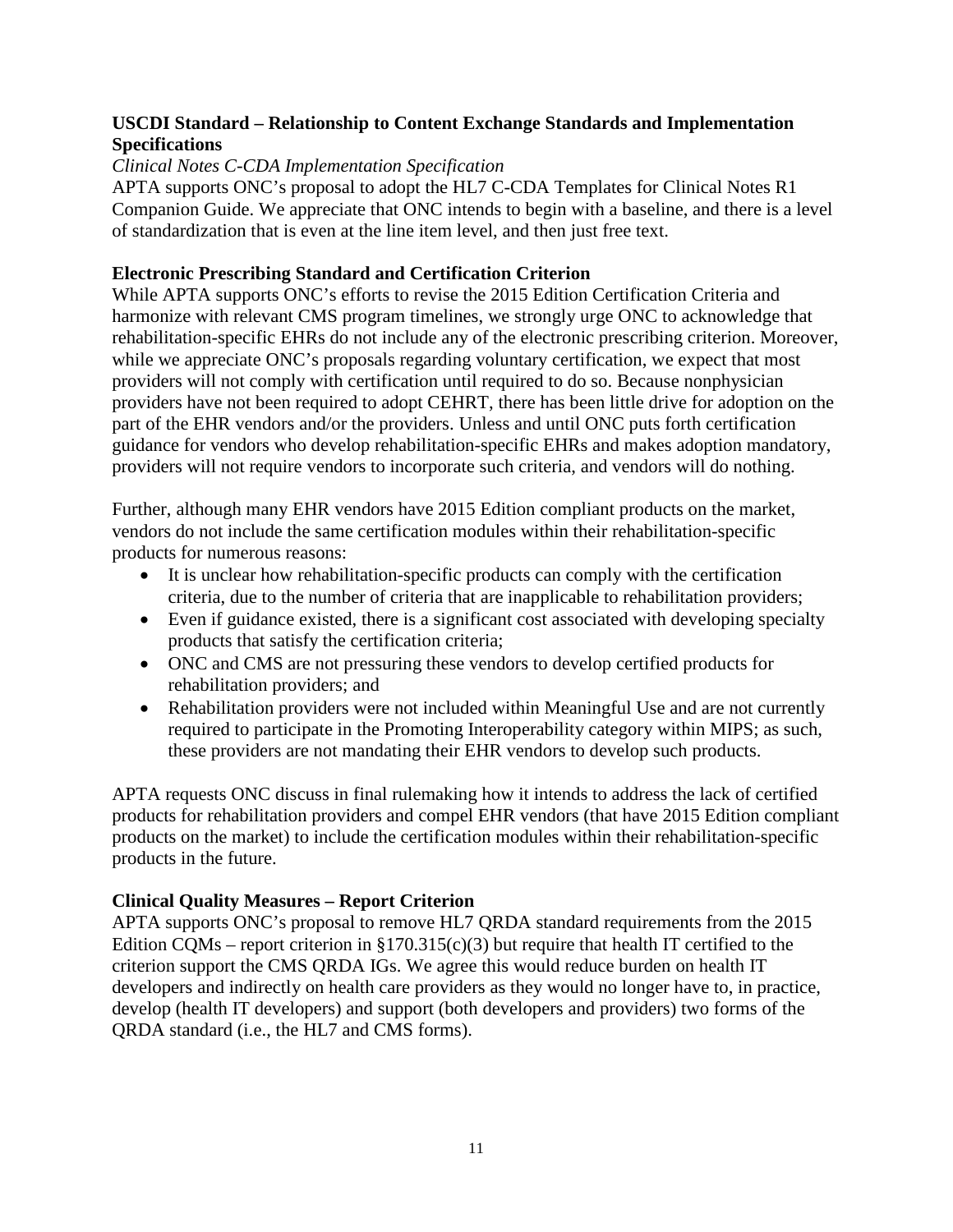#### **Electronic Health Information (EHI) Export**

APTA supports ONC's proposal to adopt a new 2015 Edition certification criterion for EHI export. The ability to export data on both individuals and groups of patients will aid data transfer to registries. To ensure EHI can be accessed, exchanged, and used across health IT systems, we recommend ONC adopt an export criterion that is standardized across systems. To guarantee all data exported can be imported and readable by other systems, the export criterion also must support semantic interoperability. Additionally, we caution against ONC affording health IT developers significant flexibility in determining export standards, as this may undermine the purpose of the export criterion.

#### *Patient Access – Export Functionality*

APTA supports ONC's proposal but encourages the agency to clarify in final rulemaking what constitutes "timely" and "no longer than reasonably necessary." Without defined terminology, health IT developers may take advantage of the flexibilities afforded by the agency regarding the export criterion. We also seek clarification from ONC regarding the penalties it will impose if there is a delay in exporting data in response to a user's (health care provider or patient) request and how it will monitor a health IT developer's compliance with exporting data in a timely manner. To that end, we recommend ONC issue subregulatory guidance in easily understandable language that describes how a patient or provider may issue a complaint if a health IT developer refuses to comply with the request.

Further, we request that ONC discuss in final rulemaking how health IT developers may be permitted to limit the type of users able to access and initiate EHI export functions and provide examples of permissible versus non-permissible behavior.

#### *Scope of EHI*

APTA supports ONC's efforts to render patient data more accessible. Given the health care system's current evolution to one that that is more patient-centered and focused on team-based care and coordination of services, there is a greater need for the exchange of and access to patient information. EHRs must be able to share images, text, clinical, administrative, claims, and billing data. Affording patients and providers a greater capability to transport data will facilitate a more seamless experience for patients and maximize care delivery. Unfortunately, agreements with EHR vendors often are written in a manner that hinder patient and provider access to their EHI, which in turn negatively impacts a provider's ability to deliver high-quality care. We are hopeful the agency's information blocking regulations will prevent this from occurring in the future.

Moreover, because EHI has not yet been defined and standardized, much of this data has not been incorporated within the USCDI. Therefore, APTA recommends ONC consider and put forth the additional data elements that must be incorporated into the USCDI to better facilitate exchange of EHI. Moreover, given that EHI data cannot be easily exchanged via FHIR, we recommend that ONC require EHR vendors to support an API-based export capability for *all* data elements (information beyond the USDCI). As standards are more widely adopted for different data elements that are made available via the EHI provision, ONC should expand the USCDI to encompass more of this information. Finally, APTA recommends that ONC work with APTA and other professional societies to help determine what data are critical to share for clinical use.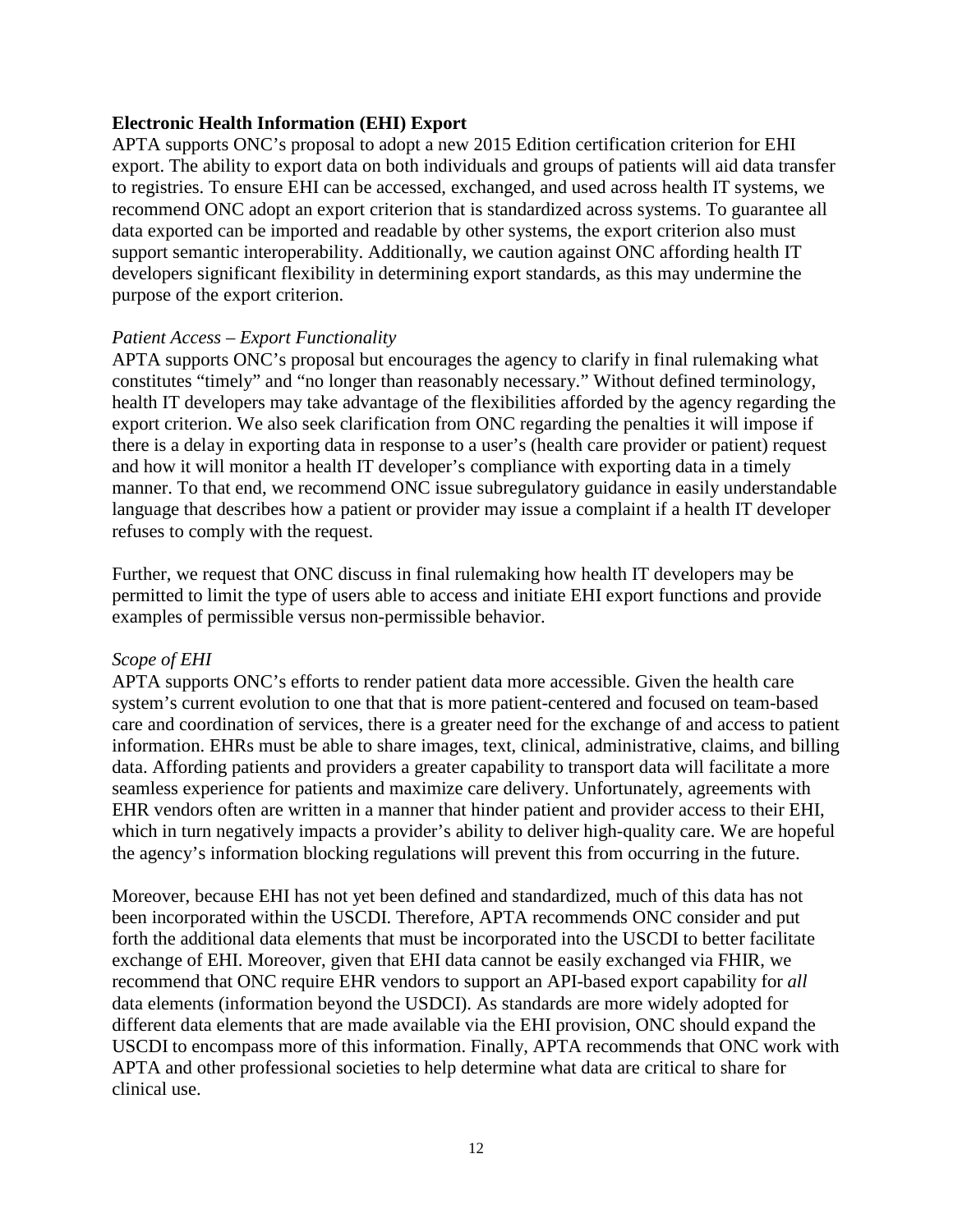### *Export Format*

APTA supports ONC's proposal to require developers to provide instructions to patients and/or providers on how to access, download, and move their information. We also support ONC's proposal to require that the developer's export format be made publicly available via a hyperlink as part of certification to the EHI export criterion. We recommend, however, that ONC provide guidelines on the export format, to ensure that each developer's export format is not widely variable, thereby further promoting seamless exchange.

#### *Timeframes*

APTA recommends that the EHI export criterion require health IT systems to be developed in such a way that allows a health care provider to set timeframes for EHI export.

*Replaces the 2015 Edition "Data Export" Criterion in the 2015 Edition Base EHR Definition*  APTA supports ONC's proposal to include the proposed EHI export criterion in the 2015 Edition Base EHR Definition.

### **Privacy and Security Transparency Attestations**

APTA supports ONC's modifications to the 2015 Edition privacy and security certification framework, including its proposals related to encryption and multi-factor authentication.

### **Modifications to ONC Health IT Certification Program**

### **Record Retention**

Given the variability of record retention requirements, to minimize confusion, APTA recommends that ONC adopt record retention timeframes that align with other record retention timelines whenever is feasible. For example, CMS's record retention requirement for providers that submit cost reports is 5 years; Medicare managed care program providers must retain their records for 10 years; and the HHS Office of Civil Rights' (OCR) HIPAA-related documents policy requires providers to maintain their policies and procedures implemented to comply with HIPAA for a minimum of six years from when the document was created or the date when it was last in effect, whichever is later.

# **Health IT for Care Continuum**

# **Health IT for Pediatric Setting**

*Recommendations for the Voluntary Certification of Health IT for use in Pediatric Care* Children's health care needs differ from those of adults, which includes specialized equipment and different sets of expertise. While APTA appreciates that ONC identified clinical priorities for pediatrics and put forth recommendations for pediatric health IT voluntary certification criteria, we strongly recommend that ONC also include developmental activity milestones within the certification criteria. Physical therapists help children develop their gross motor skills. These skills are required to control the large muscles of the body for walking, running, sitting, crawling, and other activities. At certain ages, children should reach specific gross motor skill milestones. If this is recognized in one setting but not communicated to another, collaborative treatment may be missed or delayed, resulting in negative outcomes. Limited standards and communication among providers must be addressed.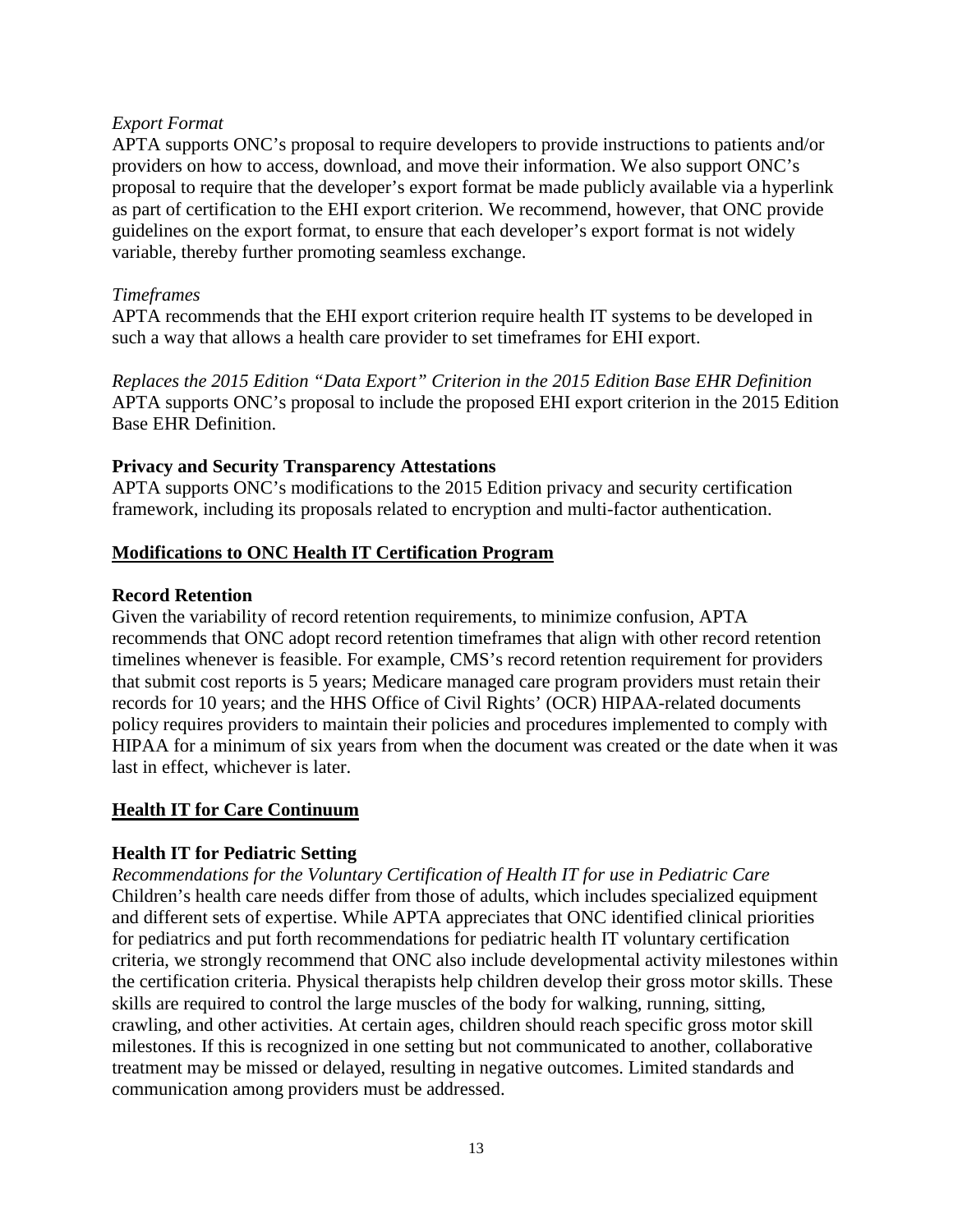We also recommend that activity and participation be included in the certification criteria.<sup>[12](#page-13-0)</sup> Additionally, ONC should incorporate the International Classification of Functioning, Disability and Health for Children and Youth (ICF-CY), derived from the International Classification of Functioning, Disability and Health (ICF) (WHO, 2001), which is designed to record the characteristics of the developing child and the influence of its surrounding environment.[13](#page-13-1) The ICF-CY provides a framework and standard language for the description of health and healthrelated states in children and youth. The ICF-CY can be used by providers, consumers, and all those concerned with the health, education, and well-being of children and youth. It provides a common and universal language for clinical, public health, and research applications to facilitate the documentation and measurement of health and disability in children and youth.

Further, APTA recommends that ONC state in final rulemaking that an EHR developer seeking certification for pediatric functionalities should test the system using pediatric-focused clinicians, including pediatric physical therapists, who work in neonatal intensive care units, schools, outpatient treatment centers, hospitals, rehabilitation facilities, and in children's homes. ONC also should require EHR developers to use pediatric-focused scenarios and mock pediatric patients when testing the functionality of their systems.

**Health IT and Opioid Use Disorder Prevention and Treatment – Request for Information**

APTA recommends ONC examine how clinical decision support can be used within EHRs to address opioid use disorder prevention and treatment.

# **USCDI**

While we appreciate ONC's real world testing proposals, as ONC pursues establishment of a minimum set of data classes, we encourage the agency to collaborate with professional societies that represent different areas of clinical focus. This will help to better ensure health data classes and data elements represent the full care spectrum.

# **Conditions and Maintenance of Certification**

# **Provisions**

# *Information Blocking*

Generally, APTA supports ONC's proposed Condition and Maintenance of Certification related to information blocking and we agree that this provision allows for data liquidity for registries. However, APTA seeks clarification from ONC regarding the HHS Office of Inspector General's authority to investigate claims of information blocking if conducted by health information exchanges, health information networks, or health care providers. We also seek clarification from ONC regarding the penalties the agency might impose if an EHR developer prevents a clinical data registry from providing interfaces to clinicians who use the EHR technology and wish to submit EHI to the registry.

<span id="page-13-0"></span> $\overline{a}$ <sup>12</sup> CDC Milestones. [https://www.cdc.gov/ncbddd/actearly/milestones/index.html.](https://www.cdc.gov/ncbddd/actearly/milestones/index.html) Accessed March 8, 2019.<br><sup>13</sup> ICF-CY.

<span id="page-13-1"></span>[https://apps.who.int/iris/bitstream/handle/10665/43737/9789241547321\\_eng.pdf;jsessionid=0DC43422465E77B3D](https://apps.who.int/iris/bitstream/handle/10665/43737/9789241547321_eng.pdf;jsessionid=0DC43422465E77B3DEF1BDF30A814B04?sequence=1) [EF1BDF30A814B04?sequence=1.](https://apps.who.int/iris/bitstream/handle/10665/43737/9789241547321_eng.pdf;jsessionid=0DC43422465E77B3DEF1BDF30A814B04?sequence=1) Accessed March 8, 2019.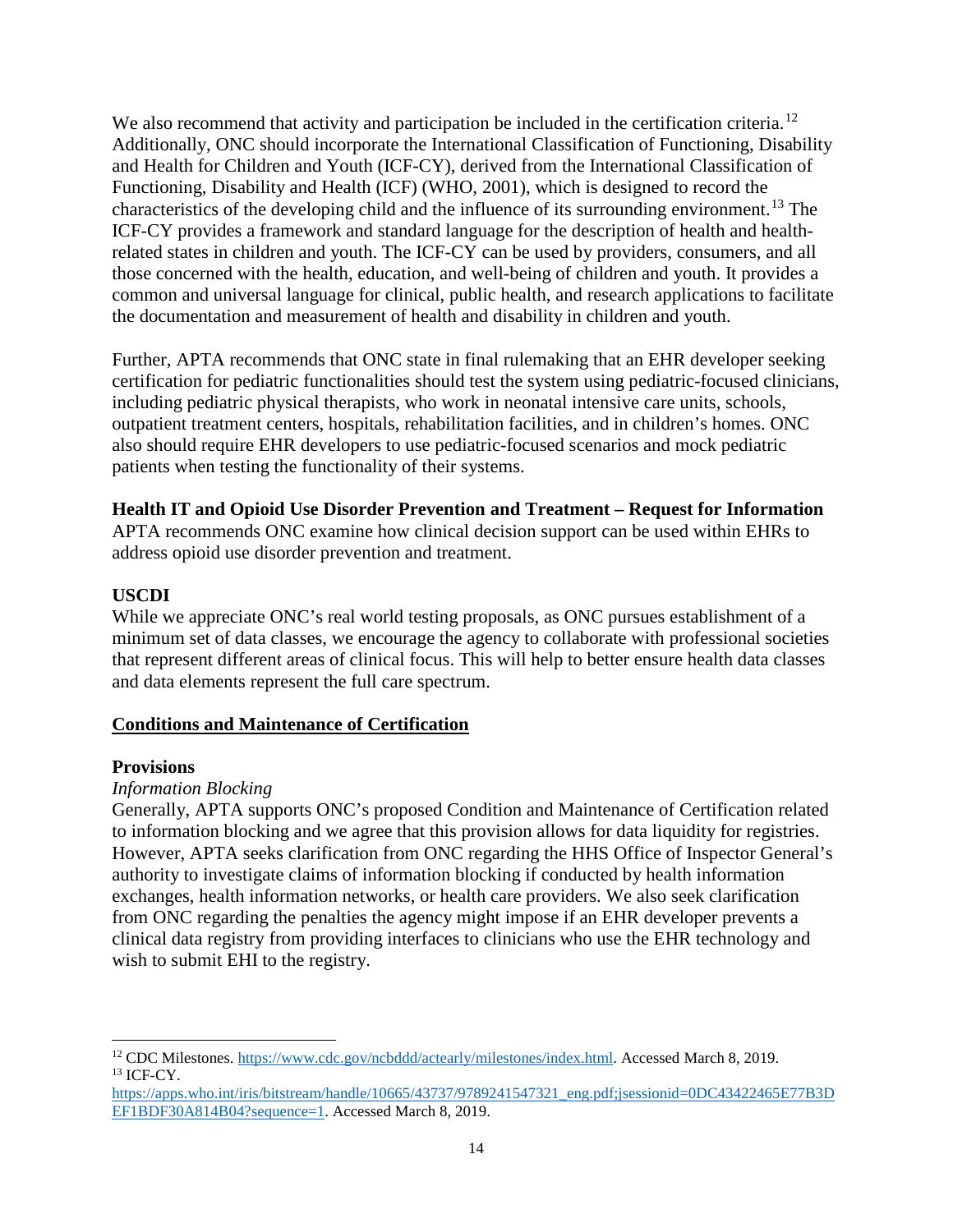#### *Assurances*

APTA supports ONC's proposal to require that a health IT developer provide assurances to the HHS Secretary that it will not take any action that constitutes information blocking.

### *Certification to the "Electronic Health Information Export" Criterion*

APTA supports ONC's proposal that a health IT developer that produces and electronically manages EHI must certify health IT to the 2015 Edition "electronic health information export" certification criterion. It is critical that a health IT developer provides assurances that it is not taking actions that constitute information blocking or any other action that may inhibit the appropriate exchange, access, and use of EHI.

### *Records and Information Retention*

As previously stated, APTA recommends that whenever feasible, ONC should adopt record retention timeframes that align with other record retention timelines. We also recommend that ONC clarify and/or provide examples of the types of records and information that would be necessary to demonstrate compliance with the requirements of the Health IT Certification program.

*Trusted Exchange Framework and the Common Agreement (TEFCA) – Request for Information* APTA believes that participation in TEFCA should be encouraged, as this can potentially increase data liquidity by reducing the risk associated with data exchange.

### **Communications**

APTA supports ONC's class of communications that would receive unqualified protection from developer prohibitions or restrictions.

# **Application Programming Interfaces (APIs)**

APTA supports FHIR-based APIs and the decentralization of promoting interoperability via these APIs. However, the development and focus on FHIR APIs does not mean that existing standards (v2, CDA) will no longer be of use; existing standards are meant to be used in conjunction with FHIR. Moreover, while we support FHIR as an interface standard and recognize the need to include APIs as a required part of EHR certification, to improve interoperability, we again urge ONC to recognize that many EHRs do not support the use of APIs for data exchange. For instance, physical therapists in private practice and other nonphysician providers may be relying on EHRs without API functionality. We recognize that APIs reflect the future of data exchange in health care; APIs enable patients to access their health records; hospitals to better exchange data with other organizations; and health care facilities to build and implement new decision support tools in addition to their EHRs. However, instituting API standards and requirements without first addressing the needs of health care providers using EHRs that do not support the use of APIs will only further isolate these health care providers, hindering their capabilities to communicate and share information with other health care professionals, suppliers, providers, and patients.

Therefore, before expanding certification requirements to encompass required APIs, it is critical that ONC provide financial and administrative assistance, as well as ample time, for providers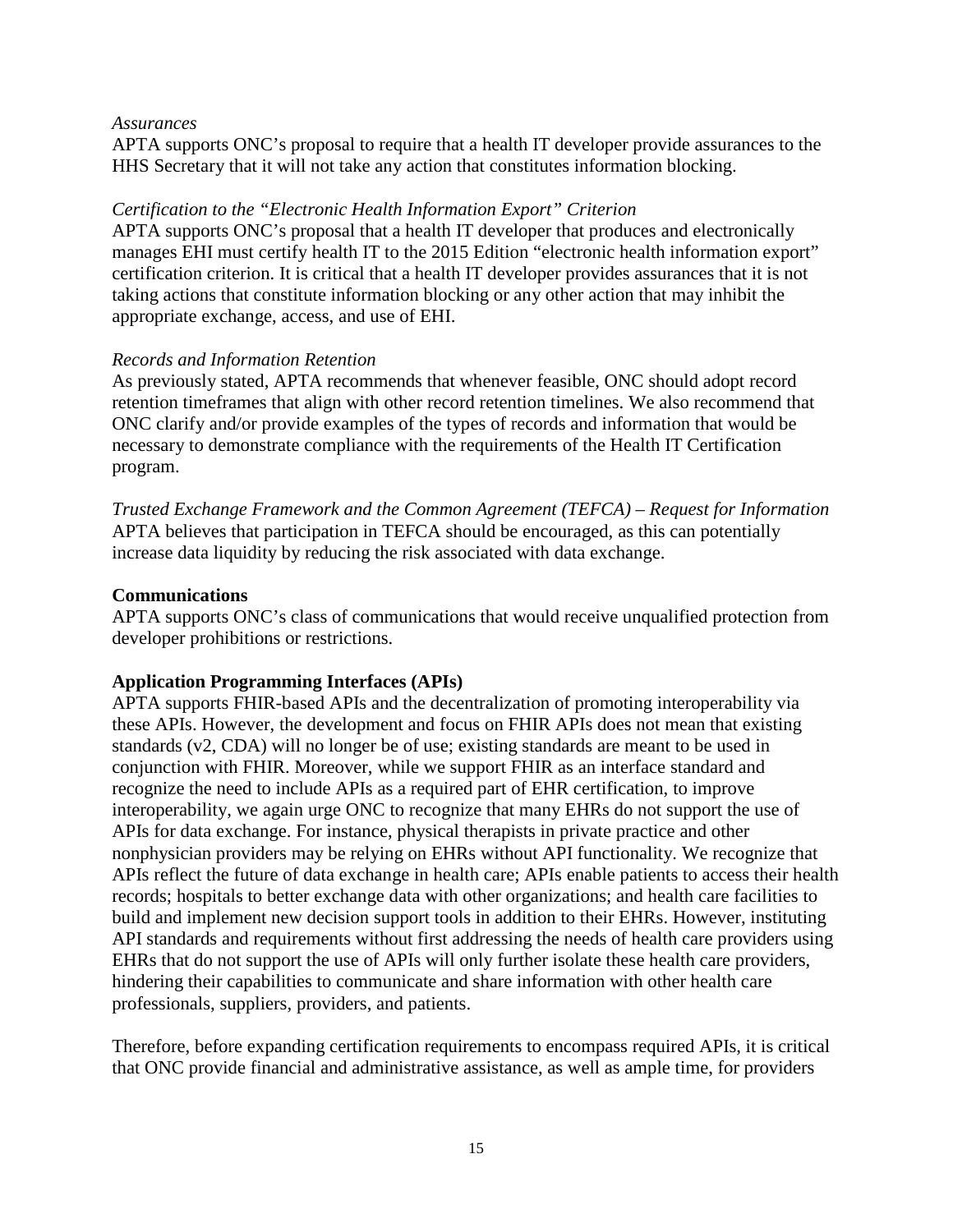who are relying on technology without API functionality to adopt and implement certified technology that can overcome barriers to API use.

### **Options for Adoption of FHIR**

APTA supports the use of HL7 FHIR standards and implementation specifications. This is a standard format that allows for the decentralization of regulating standard data. While we defer to other HL7 workgroups with more expertise on FHIR versioning, we recommend that ONC adopt releases 2 and 3 and eventually release 4 by the time the rule is finalized. The common data elements put forth by the Improving Healthcare Data Interoperability project are based on FHIR Version 3.0.1, US Core Implementation Guide 2.0.0, and we wish to retain compatibility with that standard. Many organizations are still working on implementing FHIR Version 4, but to date, there are no implementation guides of which we are aware. By the time this rule is finalized, release 4 will likely be implemented and we will need to evaluate our data elements accordingly. Therefore, APTA would support releases that support the set of common data elements put forth by the data interoperability project.

#### *App Registration*

APTA supports ONC's proposal that health IT presented for testing and certification must be capable of enabling apps to register with an "authorization server."

### **Condition of Certification Requirements**

#### *Record-Keeping Requirements*

As previously stated, APTA recommends that, whenever feasible, ONC adopt record retention timeframes that align with other record retention timelines.

#### *Non-Discrimination*

While APTA supports ONC's proposal to prohibit nondiscrimination regarding the provision of API technology, we recommend that ONC discuss in final rulemaking how it intends to enforce a nondiscrimination policy.

#### **Real World Testing**

While APTA appreciates and supports ONC's real world testing proposal, we strongly encourage ONC to consider how it may incentivize health IT developers to test certified health IT in rehabilitation settings, including physical therapist private practices and postacute care facilities.

#### **Attestations**

APTA supports ONC's proposal related to attestations. We also agree with ONC's intention to subject health IT developers to direct review, corrective action, and enforcement procedures under the program if developers fail to comply with the attestation to all Conditions and Maintenance of Certification requirements.

#### *Certification Ban and Termination*

APTA supports ONC's proposal that if a health IT developer under ONC direct review for noncompliance with a Condition of Certification failed to work with ONC or was otherwise noncompliant with the requirements of the CAP and/or CAP process, ONC could issue a certification ban for the health IT developer (and its subsidiaries and successors). We appreciate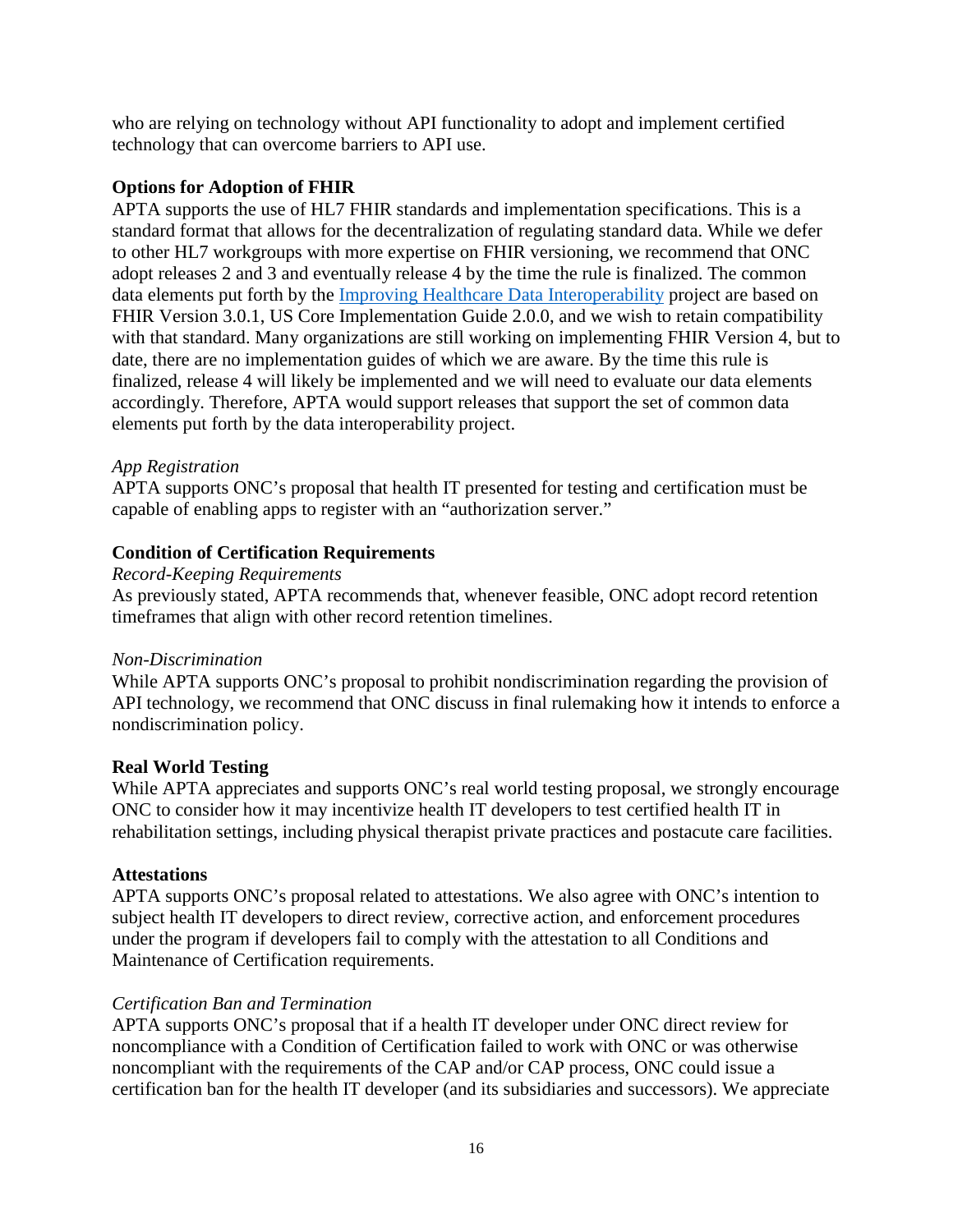however, that ONC will consider on a case-by-case basis the appropriateness of termination of a health IT module's certification(s) based on the specific circumstances of the noncompliance with the Condition of Certification.

### *Appeal*

APTA supports ONC's proposal to enable a health IT developer to appeal an ONC determination to issue a certification ban and/or termination resulting from non-conformity with a Condition of Certification and would follow the processes specified in  $\S 170.580(g)$ .

#### *Suspension*

APTA supports ONC's proposal to include a process for suspending the certification of a health IT module at any time if ONC has a reasonable belief that the certified health IT module may present a serious risk to public health and safety.

### *Proposed Termination*

APTA supports ONC's proposal to proceed immediately to a certification ban and/or termination of the affected certified health IT modules' certificates if a developer does not take appropriate and timely corrective action. A certification ban and/or termination are appropriate disincentives for noncompliance with the Conditions and Maintenance of Certification.

# **Public Listing of Certification Ban and Terminations**

APTA supports ONC's proposal to publicly list health IT developers and certified health IT modules that are subject to a certification ban and/or have been terminated, respectively, for noncompliance with a Condition of Certification or for reasons already specified in §170.581.

# **Information Blocking**

# **Relevant Statutory Terms and Provisions**

#### *Health Care Providers*

To better ensure alignment across regulatory programs, APTA recommends that ONC adopt the broad definition of health care provider to encapsulate all individuals and entities covered by the HIPAA health care provider definition. As the health care system evolves to a value-based system, a greater number of health care professionals are being recognized as "health care providers," and this number will only continue to grow. While we acknowledge the current health care system may not recognize some health care professionals as "providers," it is critical that the health care system of the future acknowledge *all* health care professionals who may engage or be the subject of information blocking.

# *Health IT Developers of Certified Health IT*

APTA recommends that ONC expand the definition of "health IT developer" to include health IT developers with products that are certified under the program in addition to health IT developers that, at the time they engaged in a practice that is the subject of an information blocking claim, *do not* have technology certified under the program. All health IT developers should be compelled not to engage in information blocking. As previously stated, many of the EHR products used by physical therapists and other nonphysician providers are not certified under the program (although we expect that they will be in the future). Until that time, however, we do not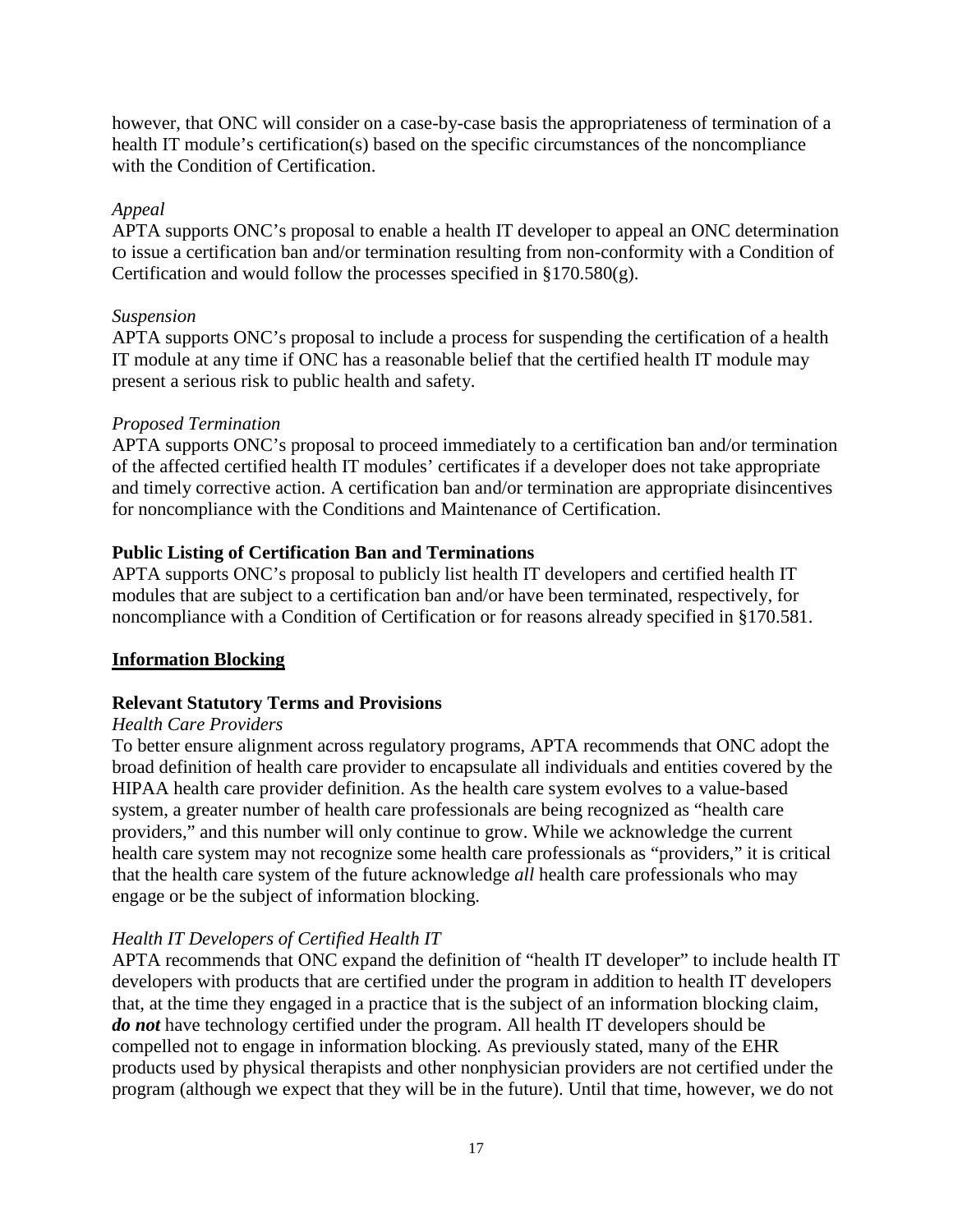recommend "allowing" the software developers of these products to engage in information blocking. These developers are contracted with a significant portion of this nation's health care providers; excluding this swath of developers for the purposes of interpretation and enforcement of the information blocking provisions seems contrary to the intent of ONC's rule and would effectively disrupt ONC's efforts to expand the access to, exchange of, and use of EHI. To better ensure that ONC does not create an information blocking "loophole" while also inadvertently incentivizing health IT developers *not* to produce certified products, APTA strongly recommends that ONC expand the definition of health IT developers to include developers who may not have certified products.

# **EHI Definition**

APTA supports ONC's proposed definition of EHI. We believe the proposed definition would support both foundational and structural interoperability.

# **Price Information**

APTA supports ONC's assertion that price information is becoming more important with the increase in high deductible health plans and surprise billing, which have increased out-of-pocket health care spending, and that transparency in the price and cost of health care would help address these concerns by allowing patients to make informed health care decisions. Before undertaking any price transparency initiatives, we recommend that ONC first evaluate the impacts of similar policies currently being implemented in the states. There has been a recent wave of state legislation and rulemaking regarding health care price transparency, and the benefits of many of these policies have yet to be assessed. At least 28 states have passed legislation related to health care price transparency or disclosure.<sup>[14](#page-17-0)</sup> Laws include those that require health care providers to give patients an estimate of the costs of treatment, that require hospitals to provide charge data to state regulators, and that create websites intended to educate consumers about average prices in their area. We recommend that ONC weigh the relative successes of these models against the burden they create upon providers.

# **Questions**

 $\overline{a}$ 

*Should prices that are included in electronic protected health information (electronic protected health information and health information that is created or received by a health care provider and those operating on their behalf; health plan; health care clearinghouse; public health authority; employer; life insurer; school; or university):*

1. *Reflect the amount to be charged to and paid for by the patient's health plan (if the patient is insured) and the amount to be charged to and collected from the patient (as permitted by the provider's agreement with the patient's health plan), including for drugs or medical devices?*

True price transparency does not exist unless the actual cost of services as well as the outof-pocket costs for the patient are clear. The amount patients will be responsible for must be easily understandable for such information to be valuable. Otherwise, clinicians will

<span id="page-17-0"></span><sup>&</sup>lt;sup>14</sup> National Conference of State Legislatures. Transparency and Disclosure of Health Costs and Provider Payments: State Actions[. http://www.ncsl.org/research/health/transparency-and-disclosure-health-costs.aspx.](http://www.ncsl.org/research/health/transparency-and-disclosure-health-costs.aspx) Accessed May 13, 2019.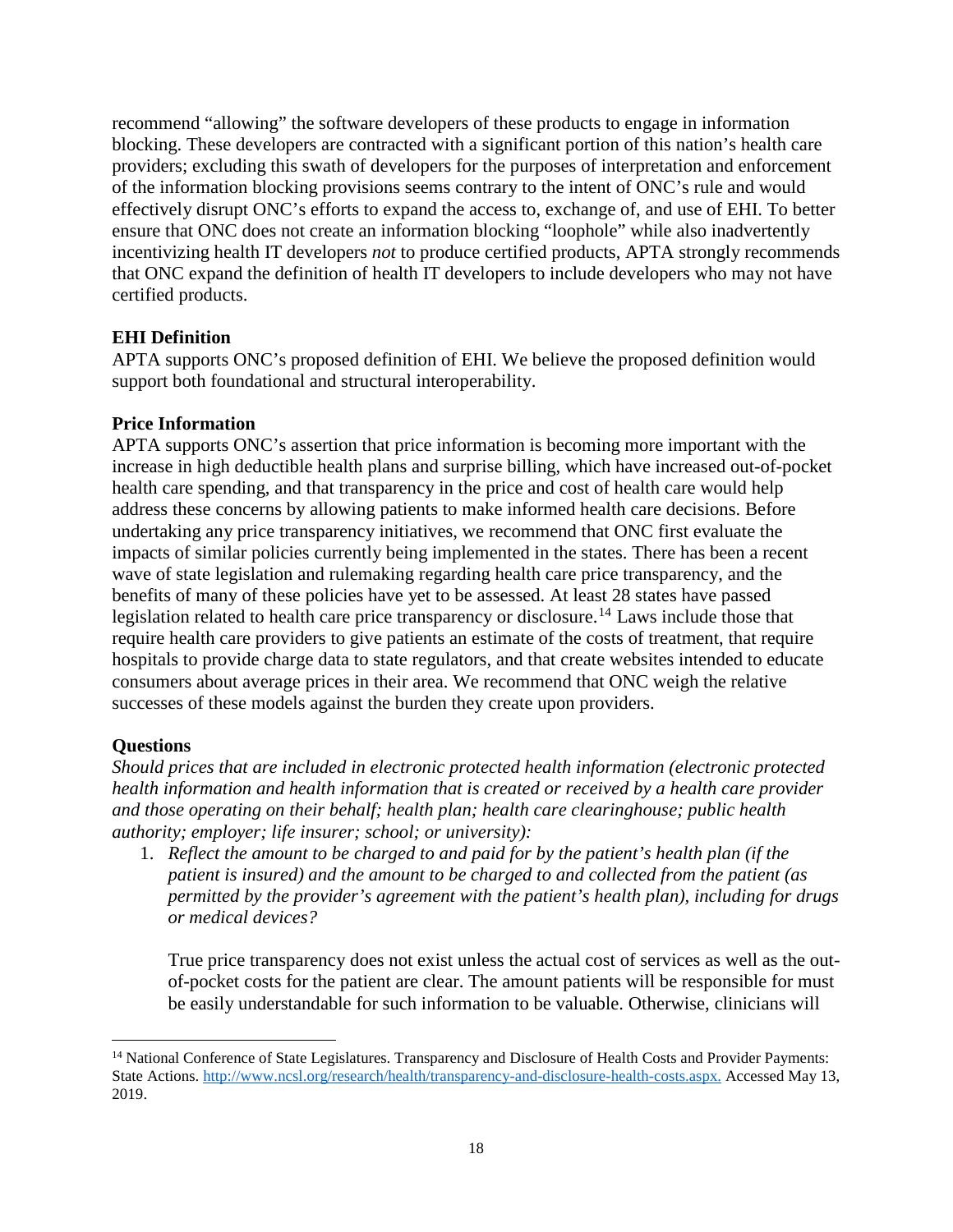be required to take time away from direct patient care to instead discuss pricing with patients.

2. *Include a reference price as a comparison tool such as the Medicare rate and, if so, what is the most meaningful reference?* 

Adding a reference price could be helpful for less-savvy consumers; however, it also could lead to confusion for consumers with less understanding of health care pricing. If a reference price is used, it should be the Medicare price, as insurance companies and providers frequently negotiate rates based on Medicare prices (example: reimbursement at 150% of Medicare rates, rather than setting prices for each individual service).

*For the purpose of informing referrals for additional care and prescriptions:*

- 1. *To the extent that patients have a right to price information within a reasonable time in advance of care, how would such reasonableness be defined for:*
	- a. *Scheduled care, including how far in advance should such pricing be available for patients still shopping for care, in addition to those who have already scheduled care?*

While this may depend on the complexity of the service—for instance, prices for routine services should be available well in advance of scheduling—we recommend that, generally, pricing should be available for patients at least 90 days in advance of the scheduled care.

b. *Emergency care, including how and when transparent prices should be disclosed to patients and what sort of exceptions might be appropriate, such as for patients in need of immediate stabilization?*

When emergency care is required, it often is necessary to preserve life; accordingly, price is less of a concern at the time of the emergency. While the prices of items or services may be made available in real time, disclosing pricing information for emergency care may inadvertently prevent patients from seeking the service. Therefore, we recommend adopting an exception to price transparency when life-sustaining care/stabilization is immediately necessary. For example, providers should be allowed to provide care without offering a price quote if the health of the patient is at risk. With that said, prices for emergency care could be made available within 24 hours of patient stabilization. Although the charge has already been incurred, such information will help patients and their families/caregivers inform their future care decisions.

c. *Ambulance services, including air ambulance services?*

Ambulance services should be exempt from price transparency when life sustaining care/stabilization is immediately necessary.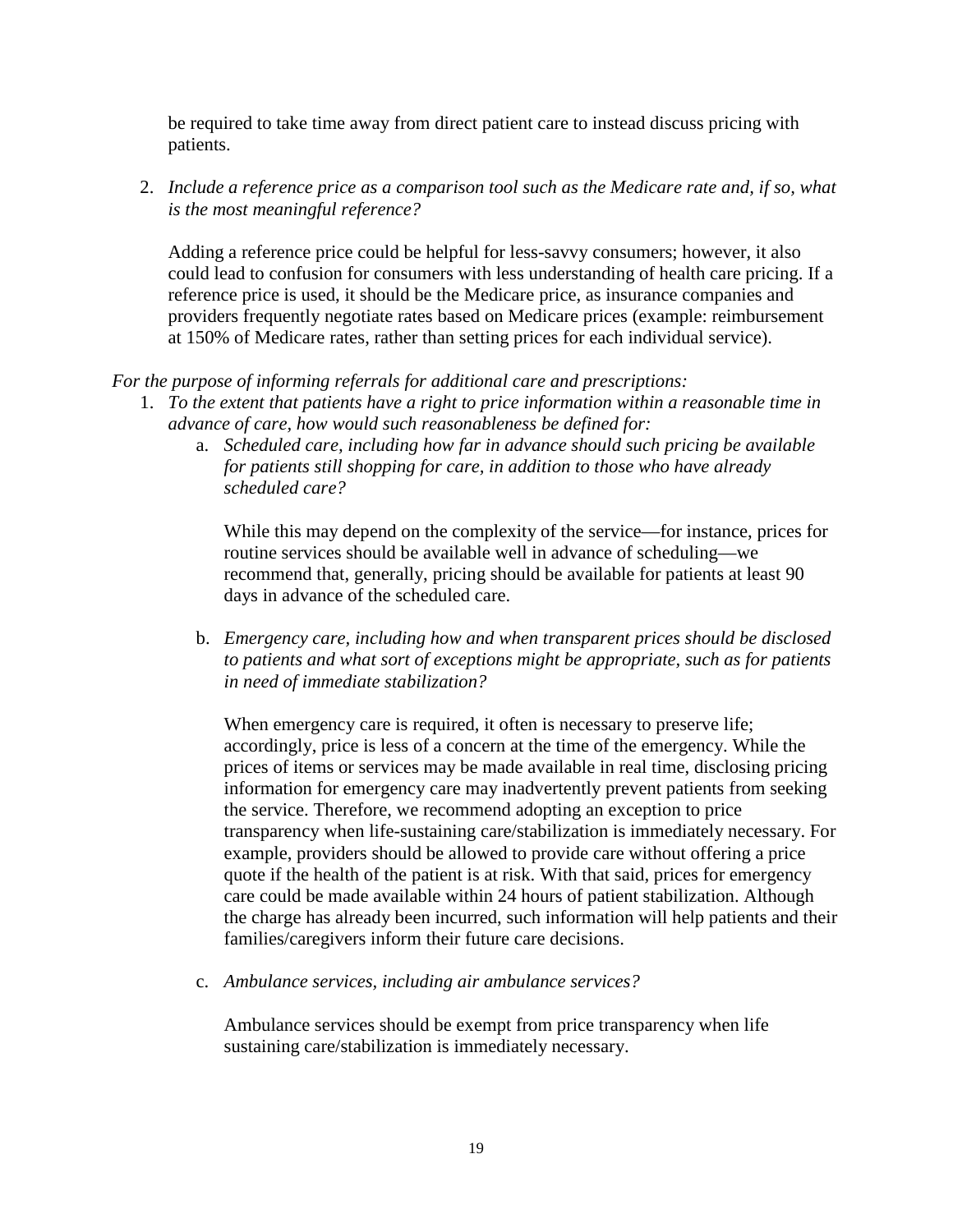d. *Unscheduled inpatient care, such as admissions subsequent to an emergency visit?* 

Unscheduled inpatient care should be exempt from price transparency requirements when life sustaining care/stabilization is immediately necessary.

2. *How would price information vary based on the type of health insurance and/or payment structure being utilized, and what, if any, challenges would such variation create to identifying the price information that should be made available for access, exchange, or use?* 

Each payer, employer, and benefit package may differ; as such, the information that is provided should reflect the nuances of each patient's evidence of coverage.

3. *Should price information be made available on public web sites so that patients can shop for care without having to contact individual providers, and if so, who should be responsible for posting such information? Additionally, how would the public posting of pricing information through API technology help advance market competition and the ability of patients to shop for care?* 

Pricing information is necessary for consumers to make informed care decisions. However, there is significant variability in pricing, as the price of a procedure/visit/treatment will vary based upon setting, geography, type of provider, etc. Accordingly, requiring every provider to make their pricing available for every procedure/visit/treatment would be difficult to maintain, and likely would have little utility for patients and caregivers.

Moreover, requiring providers to offer pricing information without also offering information regarding the quality of care renders the pricing information relatively meaningless, as the lowest cost provider may also have the worst outcomes. If providers will be required to post price information then providers also should be required to collect and share standardized outcomes and data on patient experience and satisfaction; otherwise, providers are merely competing on price, rather than price *and quality*. As discussed in a recent Health Affairs article, "various initiatives have encouraged Americans to consider quality when choosing clinicians, both to enhance informed choice and to reduce disparities in access to high-quality providers. The literature portrays these efforts as largely ineffective." The article recommends that "public policy respond to emerging trends in information exposure, establish standards for rigorous elicitation of narratives, and assist consumers' learning from a combination of narratives and quantified metrics on clinician quality."[15](#page-19-0)

 $\overline{a}$ 

<span id="page-19-0"></span><sup>&</sup>lt;sup>15</sup> Health Affairs.

[https://www.healthaffairs.org/doi/abs/10.1377/hlthaff.2018.05006?utm\\_source=Newsletter&utm\\_medium=email&u](https://www.healthaffairs.org/doi/abs/10.1377/hlthaff.2018.05006?utm_source=Newsletter&utm_medium=email&utm_content=Bill+Frist+and+Margaret+Hamburg+On+Health+Care+Spending+Growth%3B+Vaccine+Exemptions%3B+Americans++Growing+Exposure+To+Clinician+Quality+Information&utm_campaign=HAT+3-21-19) [tm\\_content=Bill+Frist+and+Margaret+Hamburg+On+Health+Care+Spending+Growth%3B+Vaccine+Exemptions](https://www.healthaffairs.org/doi/abs/10.1377/hlthaff.2018.05006?utm_source=Newsletter&utm_medium=email&utm_content=Bill+Frist+and+Margaret+Hamburg+On+Health+Care+Spending+Growth%3B+Vaccine+Exemptions%3B+Americans++Growing+Exposure+To+Clinician+Quality+Information&utm_campaign=HAT+3-21-19) [%3B+Americans++Growing+Exposure+To+Clinician+Quality+Information&utm\\_campaign=HAT+3-21-19.](https://www.healthaffairs.org/doi/abs/10.1377/hlthaff.2018.05006?utm_source=Newsletter&utm_medium=email&utm_content=Bill+Frist+and+Margaret+Hamburg+On+Health+Care+Spending+Growth%3B+Vaccine+Exemptions%3B+Americans++Growing+Exposure+To+Clinician+Quality+Information&utm_campaign=HAT+3-21-19) Accessed March 21, 2019.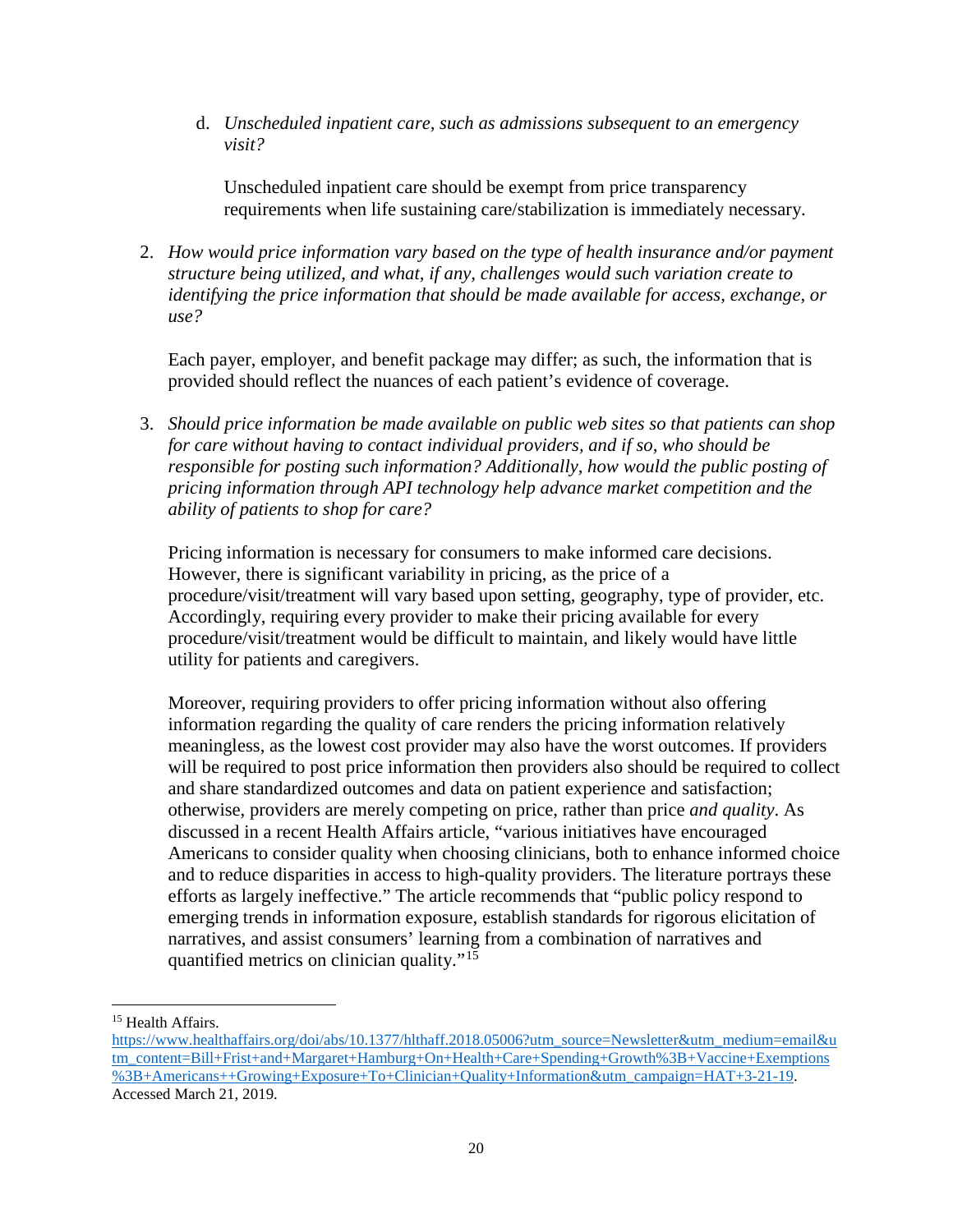If HHS determines that price information should be made available on public websites, we recommend that providers only be required to offer average or benchmark pricing for patients to use for comparison. Moreover, we recommend the development of resources that help patients understand how to comparison shop and how to recognize provider specialization and credentialing. For instance, specialty practices are likely to have higher pricing profiles; however, consumers are unlikely to understand why the differences in price exist.

Finally, it is important to recognize that many providers treat patients during an *episode* of care; as such, if price information is to be incorporated into EHI, it will be important to clarify whether the prices displayed are indicative of "price per code," "average per visit," or "average per episode." Additionally, it is unclear whether HHS intends that the prices displayed would include average out-of-pocket costs incurred for patients, along with the duration. To that end, we suggest that HHS consider requiring only that providers publish the basic fees associated with the most commonly billed codes.

- 4. *If price information that includes a provider's negotiated rates for all plans and the rates for the uninsured were to be required to be posted on a public web site, is there technology currently available or that could be easily developed to translate that data into a useful format for individuals?* 
	- a. *Are there existing standards and code sets that would facilitate such transmission and translation?*

Although there are codes with relative value, there is significant variability in the valuation of codes by individual payers and plans and in the list of approved codes available to providers. Also, the application of reduction methodology to a system that was intended to be standardized has become anything but standardized.

b. *To the extent that some data standards are lacking in this regard, could developers make use of unstandardized data?* 

Taking the existing standards and sets and adopting a standardized methodology would be a more mindful solution.

5. *What technical standards currently exist or may be needed to represent price information electronically for purposes of access, exchange, and use?* 

There are existing infrastructures and taxonomy for price information. The challenge lies in the organizational and payer variability.

6. *Would updates to the CMS-managed HIPAA transactions standards and code sets be necessary to address the movement of price information in a standardized way?*

Gag clauses or nondisclosure agreements in provider and insurer contracts prevent insurers from sharing providers' prices on their online price look-up tools for plan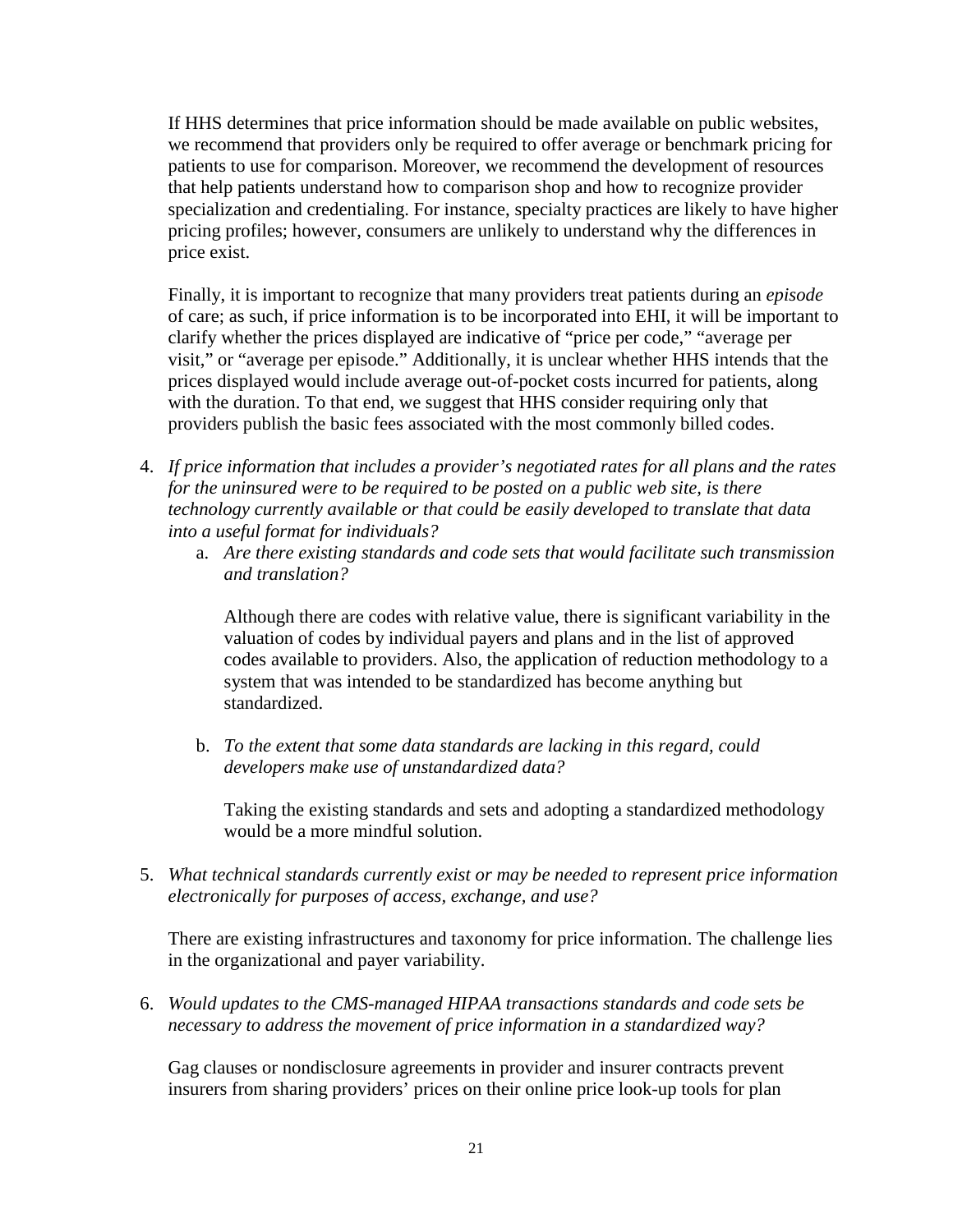members. Enabling providers to include prices in a patient's EHR will require modifications to the HIPAA transaction actions. We encourage HHS to examine the feasibility of incorporating price estimation for a patient's visit or episode of care within the same system that is used to check ability eligibility electronically (ASC X12 270/271) for every health insurer.

7. *How can price transparency be achieved for care delivered through value-based arrangements, including at accountable care organizations, demonstrations and other risk-sharing arrangements?*

Providing patients with cost estimates ahead of their visit or episode of care can be achieved using tools during pre-registration. Presenting patients with an estimate of their out-of-pocket costs *before* they receive care can help patients prepare for the financial impact of that care. Moreover, linking the price estimator to online resources, such as financial assistance and online bill pay, will further improve the payment process, reducing the burden on both patients and providers.

8. *What future requirements should the Department consider regarding the inclusion of price information in a patient's EHI, particularly as it relates to the amount paid to a health care provider by a patient (or on behalf of a patient) as well as payment calculations for the future provision of health care to such patient?* 

We recommend that ONC work with CMS to provide greater consumer education before imposing additional burdens on providers, health IT developers, and third-party vendors. Unless consumers know what questions to ask and to whom, there is a significant likelihood they will not find the answers they need. We suggest that any public information on price be accompanied by basic information on copayments, deductibles, network issues, and visit limitations that will alter any information a consumer may receive. The information incorporated within the EHI must be accompanied by the appropriate explanations; otherwise, ONC risks making the task of navigating the health care system more ambiguous. Patients will over-rely on data without considering their situation; consequently, they will be left with surprise financial responsibilities not initially anticipated.

Moreover, the development of user interfaces and analytics is needed that would allow providers or their staff to structure simple queries to obtain and track actionable reports related to specific patients, peer comparisons, provider-level resource use, practice patterns, and other relevant information.

9. *If price information is included in EHI, could that information be useful in subsequent rulemaking that ONC may consider in order to reduce or prevent surprise medical billing, such as requirements relating to: The provision of a single bill that includes all health care providers involved in a health care service, including their network status.* 

While we support the intent of this idea and believe patients would greatly benefit from such a bill, we are concerned that providers would have to bear the financial and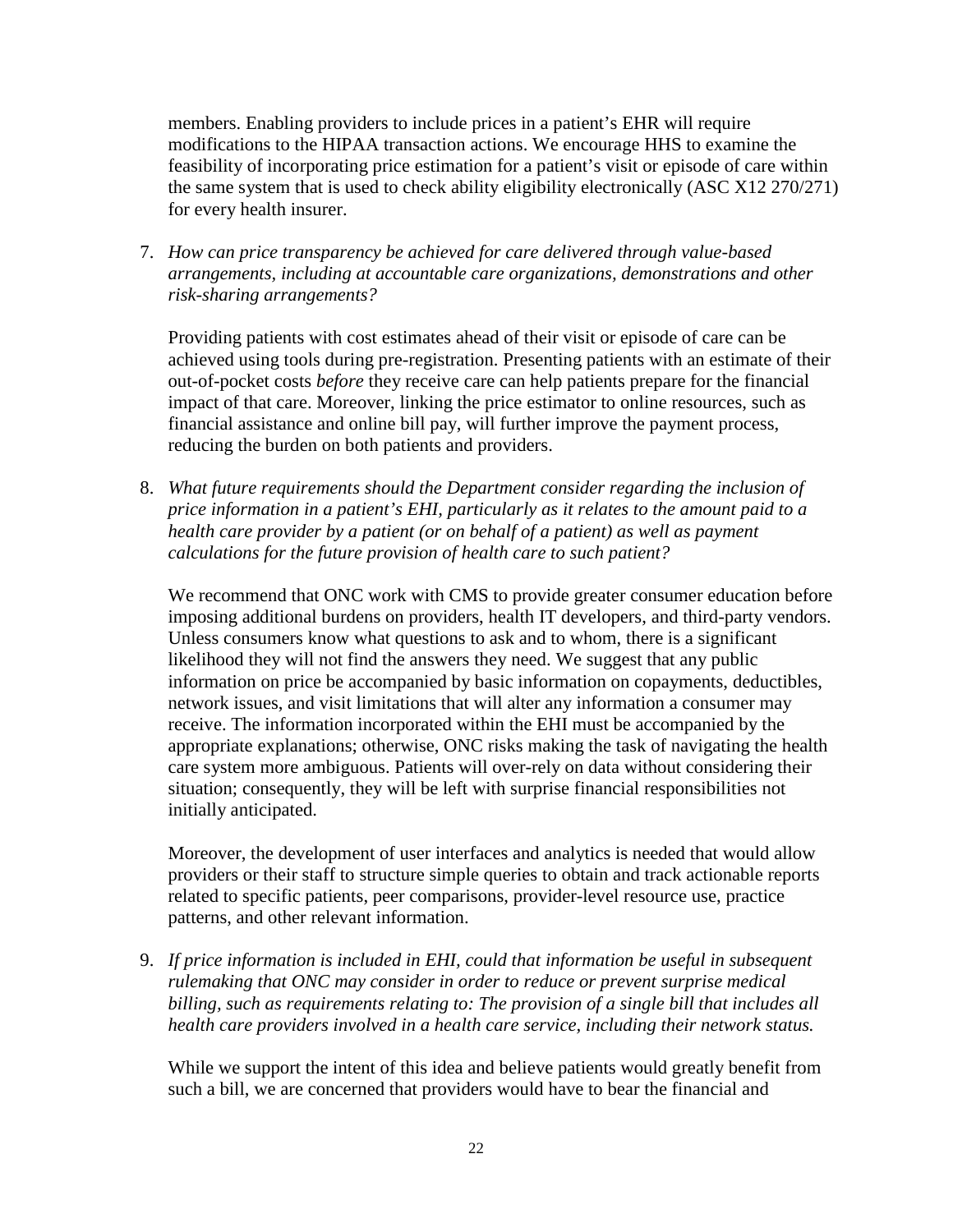administrative burden of explaining the pricing and policies to patients. We note, however, that even if a consumer obtains an accurate quote of their out-of-pocket costs, this would not reflect the quality of care they will receive. In most retail exchanges, consumers expect the quality of an item or service to be reflected in the price. However, because of the history of convoluted payment systems in health care, market forces have been unable to keep price tethered to outcomes. With the trend toward better aligning payment with quality, progress is being made to end this discrepancy. Unless and until quality is incorporated into the price of services, consumers will not truly be able to make informed decisions about their care. Therefore, we recommend that ONC establish a process to ensure that beneficiaries receive benefits at in-network levels in circumstances when there is no available provider to provide covered benefits or when covered benefits cannot be provided without unreasonable delay.

### **Practices That May Implicate the Information Blocking Provision**

*Examples of Practices Likely to Interfere With Access, Exchange, or Use of EHI*  APTA appreciates that a practice that seems to implicate the information blocking prohibition may not necessarily violate it, and each situation requires careful consideration of the specific facts. Although not discussed in the proposed rule, we recommend that in final rulemaking, ONC formally recognize that EHR vendors that refuse to share data with registries interfere with the access, exchange, or use of EHI, thus implicating the information blocking prohibition.

# **Applicability of Exceptions**

#### *Treatment of Different Types of Actors*

As previously stated, APTA recommends that ONC finalize the definition of health care provider that is consistent with the HIPAA definition and expand the definition of health IT developer to include developers that have not had products yet certified.

#### **Proposed Exceptions to the Information Blocking Provision**

In addition to the recommendations outlined below, APTA recommends ONC establish a mailbox or other reporting process by which a provider, patient, or third-party vendor can report instances of information blocking.

#### **(1) Preventing Physical Harm to Patients and Others**

APTA supports Information Blocking Exception #1.

#### **(2) Promoting Privacy of EHI**

APTA has concerns that allowing a non-HIPAA covered entity to rely on the ONC information blocking privacy exception, sub-exception 2 (practices not regulated by HIPAA, but which implement documented, transparent privacy policies) could create a significant burden on providers and patients if patients are blocked from accessing their information by non-HIPAA covered entities. Given that ONC has expressed that one of its priorities is to relieve clinician burden, we recommend that ONC clarify in final rulemaking that non-HIPAA covered entities are **not** permitted to use this or any other information blocking exception. Allowing non-HIPAA covered entities to engage in information blocking by relying on the second exception could create significant havoc for all parties.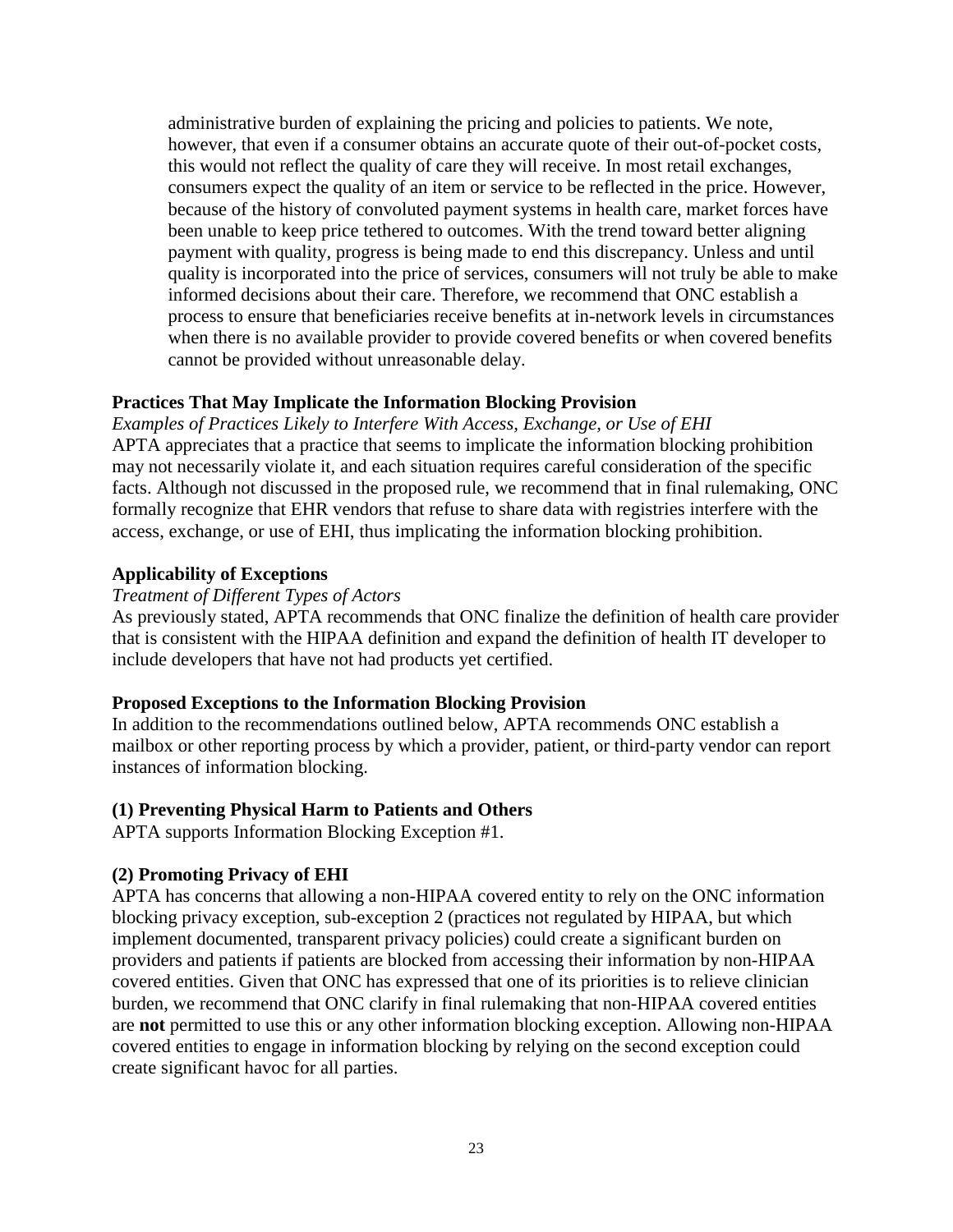For example, a non-HIPAA covered entity may have an arrangement to share data with certain EHRs, but not others. If a provider needs data for information or monitoring, a provider may need to pay more to have a relationship with this non-HIPAA covered entity or be cut off from the information completely. Or, a non-HIPAA covered entity, which is a repository of healthrelated data, may collect data that is later deemed to fall into the definition of social determinants of health (SDOH). This entity may refuse to share this data with a hospital in City A and instead set up an 'exclusive' contract with a different hospital in City B. In such instance, it would be inappropriate for the non-HIPAA covered entity to invoke this information blocking exception as the reason why they are not required to share information. We strongly recommend that ONC clarify in final rulemaking that non-HIPAA covered entities are not permitted to rely on the second information blocking exception, particularly sub-section 2; it is imperative there is no loophole for entities not subject to HIPAA.

# **(3) Promoting Security of EHI**

HIPAA compels the protection of patient information that is created, received, used, or maintained by a covered entity, and HIPAA-covered entities will often err on the side of caution in their internal policies to ensure HIPAA compliance. HIPAA-covered entities frequently adopt organizational policies and unduly restrictive or even incorrect interpretations of HIPAA or state privacy law that then lead to a lack of interoperable movement of information. While we appreciate that ONC is allowing organizations to follow internal policies when determining whether it can or should share information, we have concerns that the privacy and security exceptions to information blocking will be misapplied and/or inappropriately relied upon. For example, an organization may rely on this exception as a pretext for a business decision not to share such information. As the exception is currently proposed, providers and third parties can use Exception #3 to justify their inappropriate actions and be protected from potential penalties.

ONC clearly seeks to compel sharing of EHI to facilitate coordinated care. Therefore, we encourage ONC to modify the security exception to ensure that the security of information is not used as a pretext for information blocking. APTA also recommends that ONC and OCR provide more education to providers and other HIPAA covered entities to ensure there is appropriate understanding of the application of HIPAA privacy and security laws.

#### **(4) Recovering Costs Reasonably Incurred to Provide Access, Exchange or Use of EHI**:

APTA appreciates that ONC has included an exception to information blocking that discusses recovering costs reasonably incurred to provide access, exchange, or use of EHI. However, we have concerns that without additional guidance, ONC's expectation that the amount charged may only include a reasonable profit may be wildly misconstrued, much to the detriment of the patient and/or provider. APTA recommends that ONC provide additional clarity regarding ONC's proposal to allow recovery of costs that an actor reasonably incurs to provide access, exchange, or use of EHI.

To avoid causing confusion among the industry, we recommend that ONC clarify in final rulemaking what constitutes objective and verifiable criteria and provide recommendations for harmonizing this exception with HIPAA's regulations that govern the charging of fees for electronic copies of medical records. We also request that ONC provide additional clarification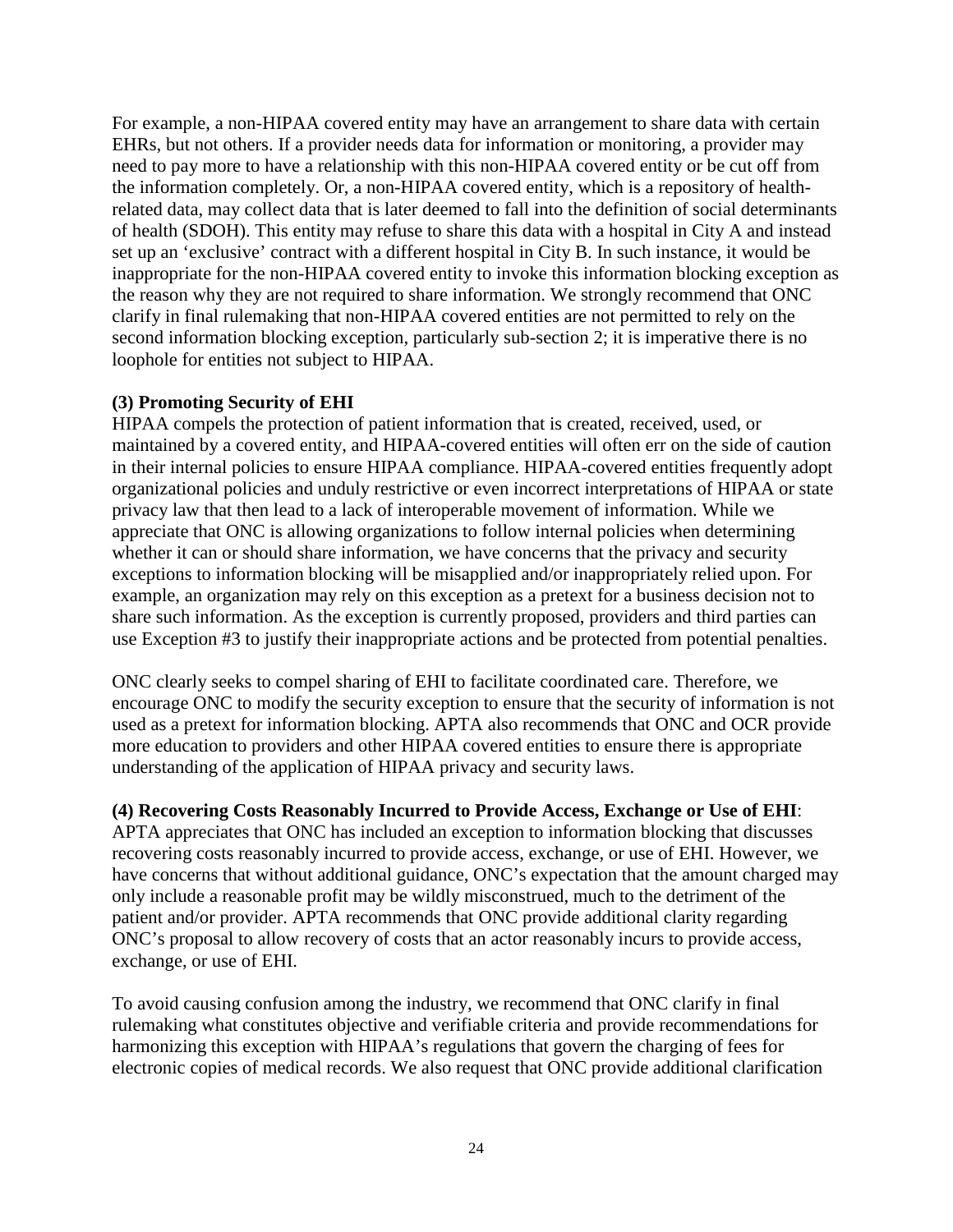regarding what constitutes a "reasonable profit" and provide examples of what fees would or would not be reasonable when providing EHI to a patient.

# **(5) Responding to Infeasible Requests to Provide Access, Exchange or Use of EHI**

APTA supports the infeasible request exception; however, we recommend that ONC provide examples of what would be considered infeasible (or not infeasible), including what the agency believes would constitute a substantial burden. Without additional guidance from ONC, it is likely that some actors will broadly interpret this exception to the detriment of the patient, provider, or other third party and engage in a form of information blocking that is not protected by the agency. We do appreciate, however, ONC's proposal that for infeasible requests, stakeholders must respond in a timely manner to those making requests and work with them to provide a reasonable, alternative way to access the data.

# **(6) Licensing Interoperability Elements**

APTA supports Information Blocking Exception #6.

# **(7) Maintaining and Improving Performance of Health Information Technology**

APTA supports Information Blocking Exception #7.

# **Requests for Information**

### **Complaint Process**

We strongly advise ONC to substantially expand its information blocking proposal to ensure that it encapsulates all parties who may engage in information blocking and/or be subjected to information blocking. To that end, we recommend that ONC develop an action strategy for patients, providers, and vendors who believe they are being subjected to information blocking that outlines how they can alert ONC to concerns of information blocking, such as establishing a mailbox to receive feedback from public stakeholders; how ONC will investigate and address complaints of information blocking; and penalties it will impose on providers, vendors, or health IT developers that engage in information blocking. Establishing a mechanism to receive feedback on potential instances of information blocking will help ONC understand how problematic and widespread the practice is and whether the parameters put forth by ONC are appropriate.

# **Disincentives for Health Care Providers**

To ensure all entities better understand what constitutes information blocking and what is permitted under the law, we encourage ONC to provide education and training for health care providers and consumers. The policies included within this proposed rule are complex and full of intricacies that even the savviest or most educated consumers and providers fail to understand. In addition, we encourage ONC to address in final rulemaking how it will assess whether the actor "knows or should know that the actions are likely to cause interference." Finally, we caution against imposing severe penalties on health care providers, as it is likely that some health care providers may engage in information blocking for clinical care purposes, not realizing it constitutes information blocking under the law.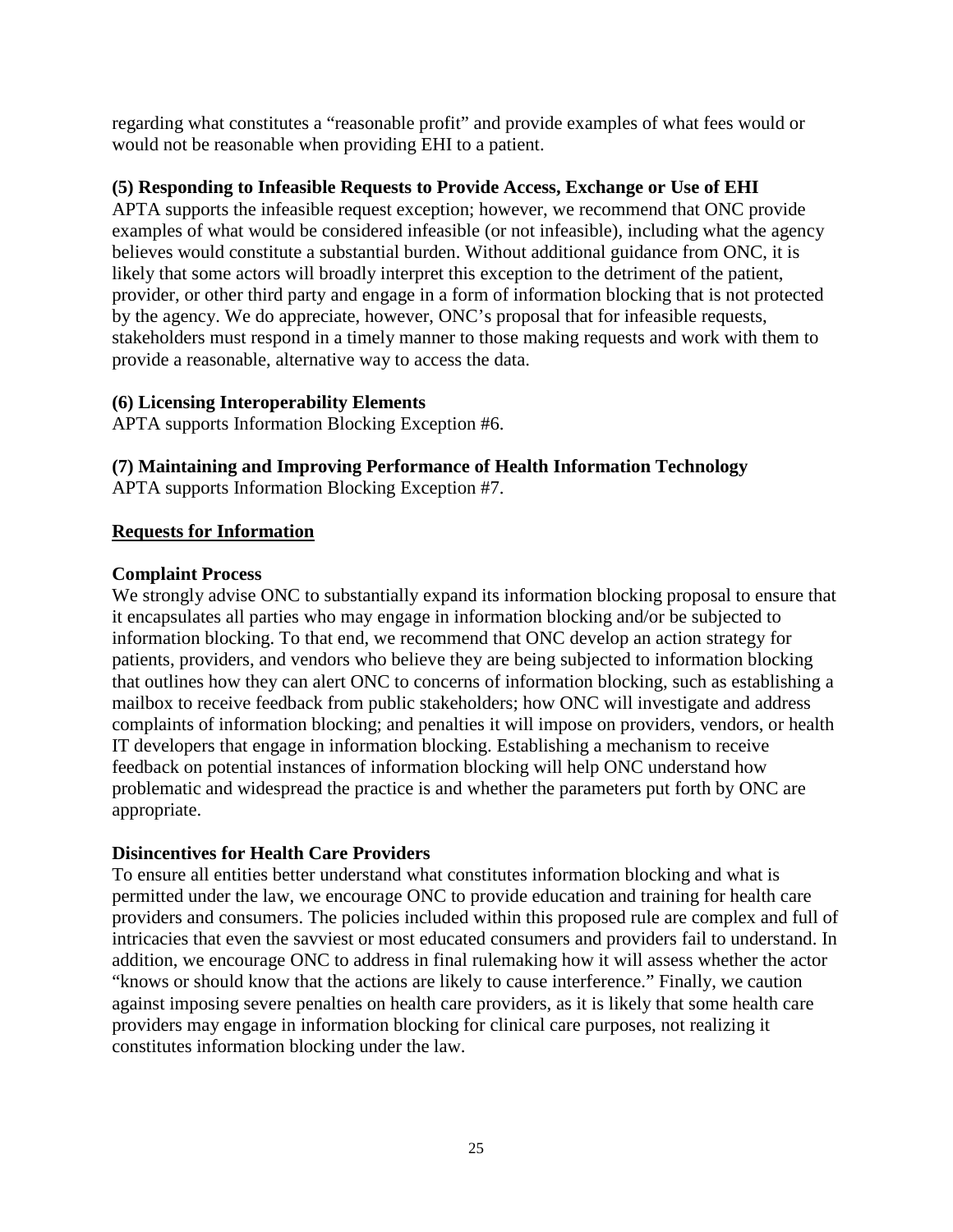### **Registries**

Development of professional registries has been spurred by the need to create meaningful quality measures to assist providers in the shift to value-based payment and models of care. These registries will be critical to the success of innovative payment models in the future, as they are able to deliver real-time data to providers for monitoring, assessing, and responding to new and dynamic models of care delivery. APTA has serious concerns that lack of standardization across electronic infrastructure on the data element, definition, and value-set level has made it difficult to implement health IT within registries. More work needs to be done to encourage the originators of data to adhere to standards to promote bidirectional data exchange. For example, supporting a widely used, consensus-based standard such as FHIR reduces burden on health IT implementers. USCDI was not developed with an eye toward public health or registry reporting, and this needs to be kept in mind as a use case for future development of the USCDI. Having this work originate in an SDO would help alleviate this problem. As we move toward outcomesbased payment and advanced quality-reporting structures that will rely heavily on electronic data submission, it is critical that ONC continue to support the development and success of professional registries.

As payment reform moves from process-oriented performance metrics (eg, checklists) to outcome-oriented performance metrics (eg, how patients feel and function based on their selfreport), EHRs need to keep pace. Currently, very few EHRs can collect patient-reported outcome (PRO) questionnaires of how patients feel and function. They also lack meaningful ways to display this information to clinicians and patients (eg, graphs of symptoms over time). APTA recommends that ONC require certified EHRs to be interoperable and able to share information with professional societies' registries. We also recommend ONC require EHRs to transmit movement-related issues to registries, such as falls history, levels of function, and community activities and participation.

As previously discussed, to assess the current state of clinical data interoperability with respect to registries, APTA participated in a project termed "Improving Health Data Interoperability" sponsored by the Pew Charitable Trusts. The hypothesis was that data liquidity had not been achieved in the registry domain, and that native data interoperability shared by both clinical documentation and registry database systems would provide the best pathway to accomplishing data liquidity. The primary conclusion from the project was that the registry community is not aligned with national interoperability initiatives and is not incentivized to contribute to interoperability efforts. With "swivel chair interoperability" being the primary mechanism for data submission to registries, this misalignment is a national burden costing billions of dollars. The opportunity exists for the registry community to facilitate and catalyze native data interoperability as a key demonstration of health care data interoperability, with many of the clinical concepts already in the USCDI serving as the proving ground.

APTA supports the recommendations put forth in Duke Clinical Research Institute's comment letter. We reiterate the recommendations put forth by Duke Clinical Research, including:

• ONC should further develop the USCDI to include technical (both clinical application and database developer) specification of common data elements for capture of information as interoperable data. The technical output of the project is a recommended implementation of core common clinical data elements. Our technical implementation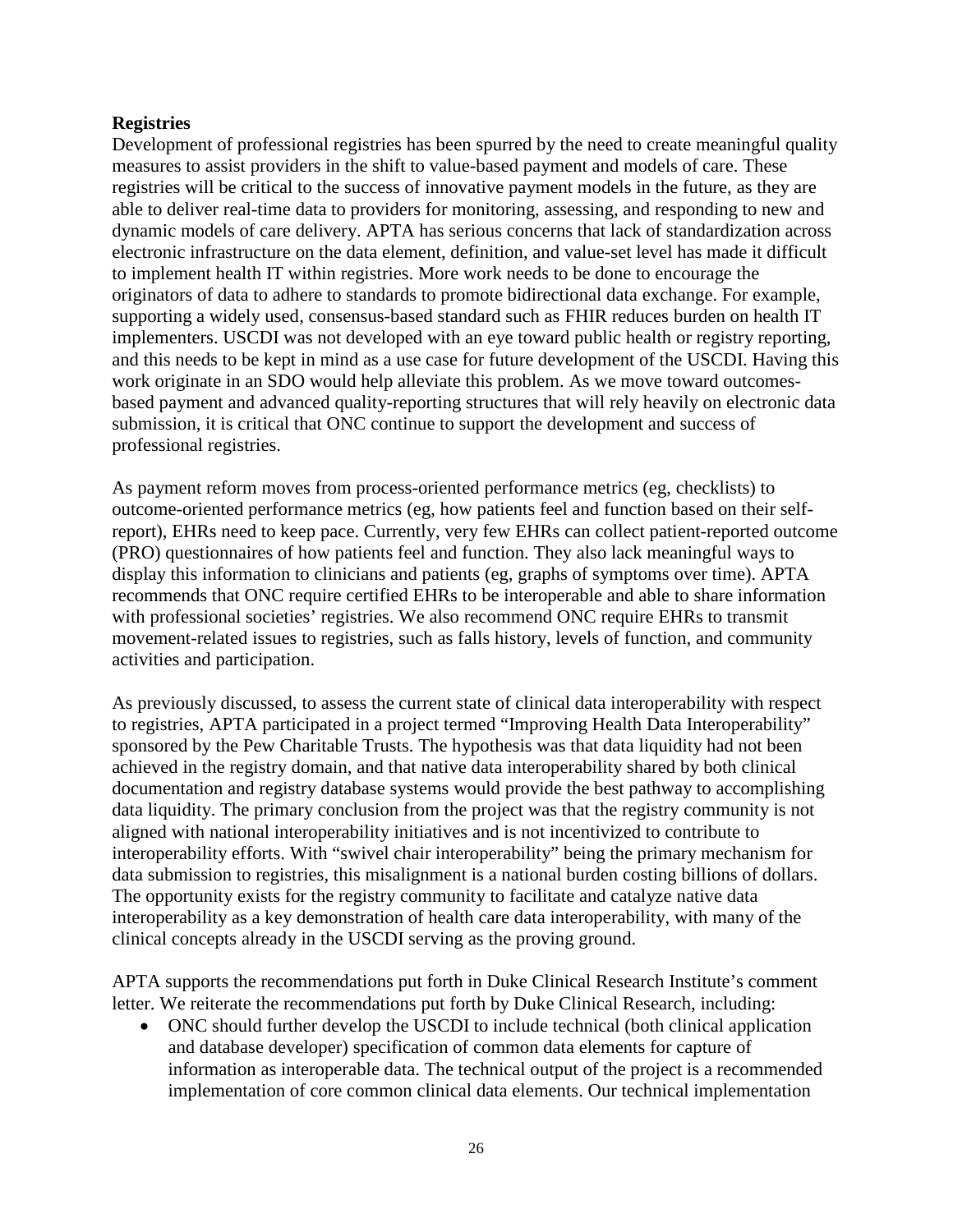specification could serve as a model for accomplishing the same across the USCDI. Should all parties conform to the implementation, data liquidity with native data interoperability will be naturally accomplished for the selected clinical concepts.

- An authoritative process to identify, define, and specify standards for common clinical data elements and an agreed-upon process for its governance is needed. Also necessary is a common data element repository or common clinical data element library to support the technical adoption of standard common data elements. Similarly, common data element, model tooling, and terminology repositories for candidate data elements are needed.
- A program focused on registries to define domain-specific core clinical concepts as data elements. While the project did not develop domain-specific clinical concepts, it was clear that the key kernel of clinical information needed to assess quality, performance, and outcomes is well-represented by the data requested through registries. The registry community can be leveraged to capture clinically relevant information as data at the point of care to serve the needs of care delivery, outcomes evaluation, quality and performance measurement, and medical product evaluation and surveillance. Doing so increases the availability of data for real-world evidence, knowledge generation, and translation of that knowledge into practice to improve public health.

#### **Patient Matching**

APTA recognizes that effective patient matching is necessary to achieve interoperability. To effectively exchange medical data, health care providers must know that they are communicating about the same person. Unfortunately, many of the information exchanges made by health care providers and organizations fail to accurately match records for the same patient, as there are significant issues with linking medical records to individual patients. For example, although many providers have transitioned from paper records to EMRs or EHRs, a significant number of patient records are incomplete due to their records not being accurately linked to them. Efforts to expand interoperability and records sharing will compound the patient matching problem by increasing the volume of data that must be matched to the correct patients. Further, new sources of data are emerging that will need to be integrated into the patient profile, including the patient-generated health information submitted through websites and wearable technology. Correlating official medical records with this additional information will be incredibly difficult, if not impossible for some providers. As patients gain access to their records, patients may find that their health record is missing information, or, worse, that it may have included incorrect information from another patient.

Improving patient matching rates will require a multifaceted approach. For example, ONC could require the adoption of a unique patient identifier system. The agency also could identify and include in the USCDI readily available data elements, including email address, mother's maiden name, or insurance policy identification number, that health information technologies may use for matching. Further, we are aware that the US Government Accountability Office (GAO) published a report in January 2019 highlighting ideas offered by stakeholders to improve the ability to match patients' records. Examples discussed in the report include implementing common standards for demographic data, developing a data set to test the accuracy of matching methods, implementing a national unique patient identifier, and developing a public-private